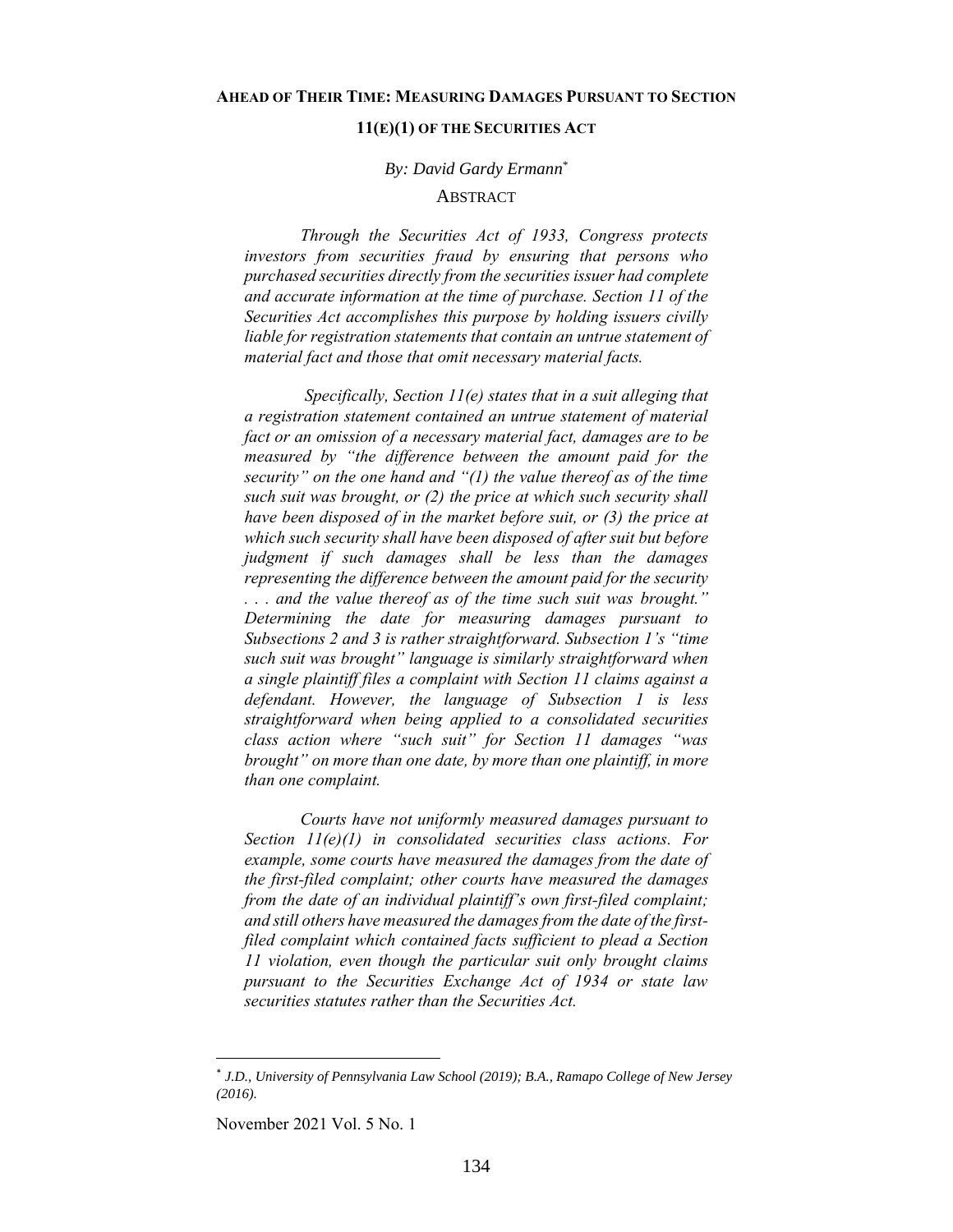*The core question this article addresses is whether—in the context of a consolidated securities class action—an amended or subsequently filed complaint should relate back to an earlier-filed complaint for purposes of measuring damages pursuant to Section 11(e)(1). The statute does not provide an answer, and Congress has not passed subsequent legislation to clarify. Case law is thin on the issue, providing no definitive answer, and present legal scholarship on point is also lacking. This article provides an analysis of the key considerations related to measuring damages pursuant to Section 11(e)(1) and proposes a uniform framework for how courts should measure such damages.*

# TABLE OF CONTENTS

#### <span id="page-1-0"></span>**A[BSTRACT](#page-0-0)**

| II. CASE LAW MEASURING DAMAGES PURSUANT TO SECTION $11(E)(1)$                                                                   |
|---------------------------------------------------------------------------------------------------------------------------------|
| B. The Date of Each Plaintiff's Own First-Filed Complaint 144<br>C. The Date of the First-Filed Complaint Which Contained Facts |
| <b>III. HEIGHTENED PLEADING STANDARD STATUTES AND RELATION-</b>                                                                 |
|                                                                                                                                 |
| V. A UNIFORM FRAMEWORK FOR MEASURING DAMAGES PURSUANT<br>TO SECTION 11(E)(1) WOULD IMPROVE SETTLEMENTS  152                     |
| VI. PROPOSED FRAMEWORK FOR RESOLVING THE SECTION 11(E)(1)                                                                       |

## **INTRODUCTION**

<span id="page-1-1"></span>The Securities Act of 1933 (the "Securities Act") provides a congressional safeguard against securities fraud by ensuring that persons who purchased securities directly from the securities issuer (the "issuer") had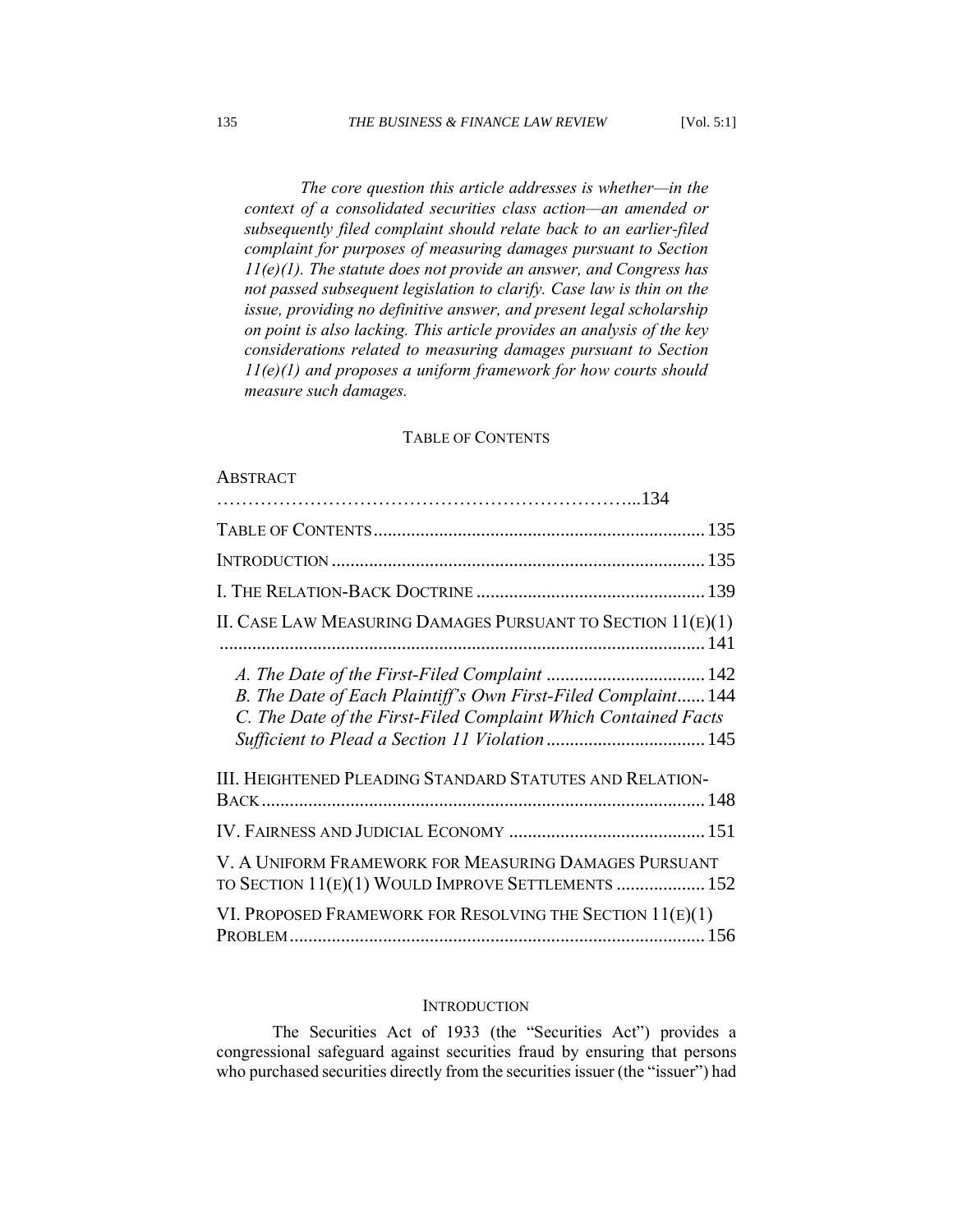complete and accurate information at the time of purchase.<sup>2</sup> Specifically, Section 11 of the Securities Act ("Section 11"), codified at 15 U.S.C. § 77k, holds issuers civilly liable for registration statements that contain an untrue statement of material fact and for those that omit necessary material facts.<sup>3</sup>

That civil liability for issuers is measured pursuant to Section 11(e), which states that damages in such a suit are measured by "the difference between the amount paid for the security" on the one hand and:

> "(1) the value thereof as of the time such suit was brought, or (2) the price at which such security shall have been disposed of in the market before suit, or (3) the price at which such security shall have been disposed of after suit but before judgment if such damages shall be less than the damages representing the difference between the amount paid for the security . . . and the value thereof as of the time such suit was brought."<sup>4</sup>

Under Subsections 2 and 3, the damages calculation is straightforward—it is determined by measuring the sales price of the security against the purchase price of the security. <sup>5</sup> Note that where the plaintiff sells the security at a price that is greater than the purchase price, no damages can be recovered.<sup>6</sup> As set out above, there also exists a scenario where damages measured pursuant to Section  $11(e)(3)$  will simply revert into a measurement of damages pursuant to Section  $11(e)(1)$ . This occurs if the value of the security under Subsection 1 would be greater than the price that the purchaser disposed the security for. <sup>7</sup> To the extent that there is any ambiguity in the formula of Subsection 3, it is the calculation of the value of the security at

<sup>2</sup> 15 U.S.C. § 77k.

<sup>3</sup> *Id.*; *see also* Samuel L. Moultrie, *It's Not Simply a Matter of Opinion: Pleading Standards Under Section 11 for Untrue or Misleading Opinions*, AMERICAN BAR ASS'N. (May 22, 2014),

https://www.americanbar.org/groups/business\_law/publications/blt/2014/05/07\_moultrie/. 4 *Id*.

<sup>5</sup> *See* Recovery of Damages Where Stock Was Sold in Excess of Offering Price, Securities Act Release No. 33, 45 2 Fed. Sec. L. Rep. (CCH) ¶ 4655, 4089 (Sept. 22, 1933); Arnold S. Jacobs, *Disclosure and Remedies Under the Securities Laws § 3:87* (December 2020) (explaining the Section 11 damages formulae and providing examples).

<sup>6</sup> *See* Recovery of Damages Where Stock Was Sold in Excess of Offering Price, *supra* note 5; *see also* Jacobs, *supra* note 5*.*

<sup>&</sup>lt;sup>7</sup> The statute uses the term "value" rather than "market price" to measure damages pursuant to Section 11. *See* 15 U.S.C. § 77k(e). These two terms are not necessarily interchangeable in this context. *See* Beecher v. Able, 435 F. Supp. 397, 40405 (S.D.N.Y. 1975); Cai v.

Switch, Inc*.*, No. 2:18-cv-1471, 2020 WL 3893246, at \*3 (D. Nev. Jul. 10, 2020). However, "[i]n general, price and value are used interchangeably, and the courts have not often found the 'true value' of a stock to differ from its market value." *In re* Fortune Systems Sec. Litig., 680 F.Supp. 1360, 1370 (N.D. Cal. 1987) ("The 'value' of a security may be found to be different from the actual price of the security, but this is an unusual and rare situation.").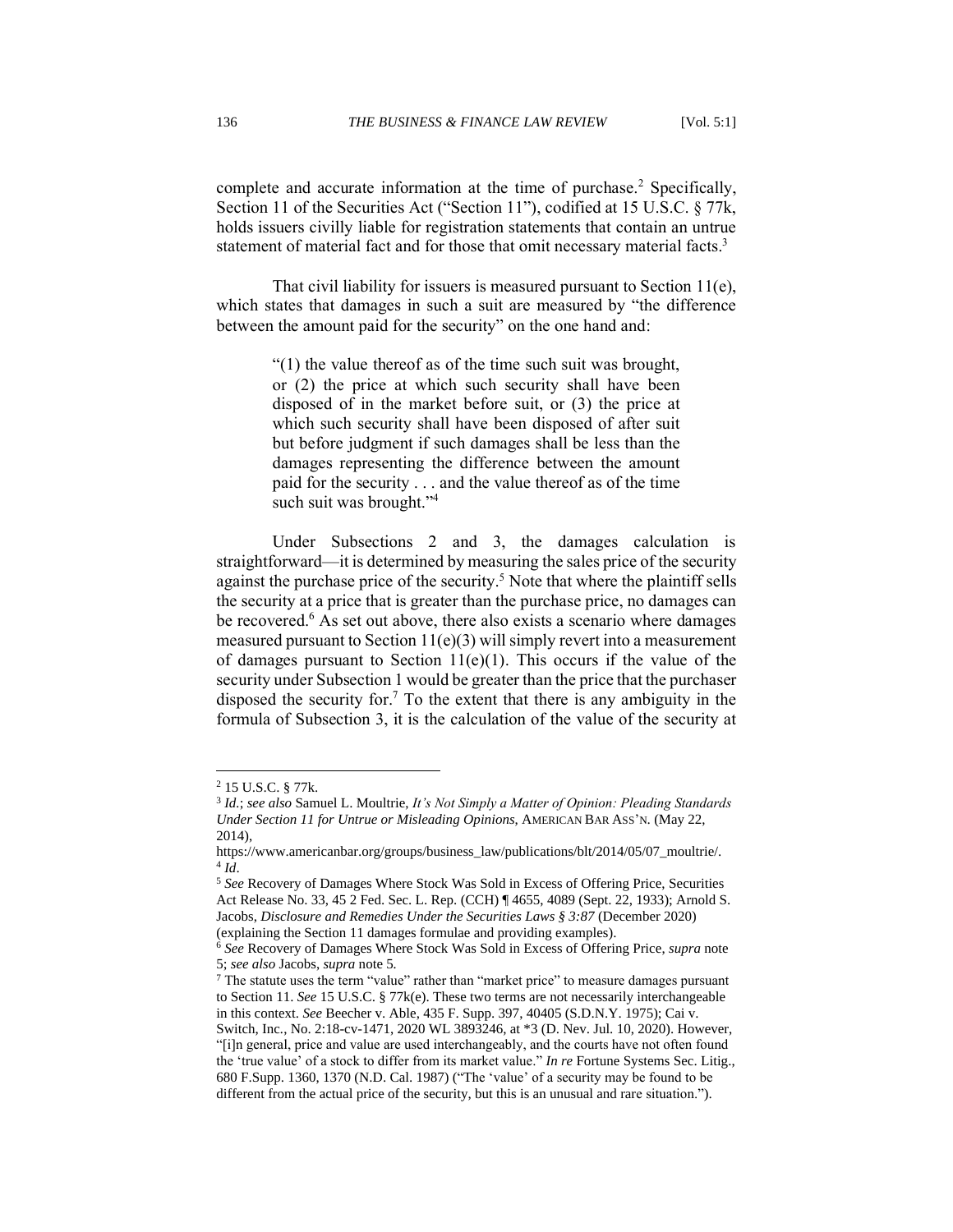the "time such suit was brought" as set forth in the language of Subsection 1.

Even still, Subsection 1's "time such suit was brought" language is straightforward when a single plaintiff files a complaint with Section 11 claims against a defendant. However, the language referring to the difference between the amount paid for the security and the value of that security as of the time such suit was brought becomes ambiguous when multiple complaints alleging similar misstatements or omissions are filed at different times and a court consolidates the lawsuits into a single class action—by no means a rare occurrence.<sup>8</sup>

The determination of what date to use in connection with measuring damages under Section  $11(e)(1)$  is a function of what complaint or complaints the court decides to use. Courts, however, have not uniformly measured damages pursuant to Section  $11(e)(1)$  in consolidated securities class actions. For example, some courts have measured the damages from the date of the first-filed complaint. <sup>9</sup> Other courts have measured the damages from the date of an individual plaintiff's own first-filed complaint.<sup>10</sup> Still, others have measured the damages from the date of the first-filed complaint which contained facts sufficient to plead a Section 11 violation, even though the particular suit only brought claims pursuant to the Securities Exchange Act of 1934 (the "Exchange Act") or state law securities statutes rather than the Securities Act.<sup>11</sup> When determining the date to relate back Section 11 damages claims to, courts have found that fairness to the litigants, including discouraging plaintiffs from seeking to capitalize on drops in stock prices after the first-filed complaint and holding defendants liable for material misrepresentations regardless of post-filing price changes, and the preservation of judicial economy, including that evidence of value can be limited to one particular day and that the selection of the filing day of the

<sup>8</sup> *See Securities Class Action Clearinghouse: About Us,* STANFORD L. SCH.,

https://securities.stanford.edu/about-the-scac.html ("Often when there is a violation of the federal securities laws, issuers, underwriters, investment banks, broker firms, mutual funds, or a combination of these, will be sued in multiple class action complaints, filed by different named plaintiffs represented by different plaintiff law firms. While these filings often contain substantially similar allegations, there may be variations between the allegations or defendants in separate complaints. In the early stages of the litigation, one court will typically consolidate all of the related securities class actions into a single proceeding that can be jointly managed."); Elizabeth L. Yingling, *U.S. Securities Class Actions – An Overview*, BAKER MCKENZIE, https://www.bakermckenzie.com/-

<sup>/</sup>media/files/locations/india/overview\_of\_a\_securities\_class\_action\_suit.pdf?la=en. ("No later than 90 days after the notice is published – so generally, 110 days after the first lawsuit is filed – the court must consider any motions requesting appointment as lead plaintiff . . . Once the court designates a lead plaintiff, the court will also consolidate the pending cases and, if necessary, order the lead plaintiff to file a single, consolidated complaint.") <sup>9</sup> *See Cai*, 2020 WL 3893246 \*2.

<sup>10</sup> *See Beecher*, 435 F.Supp. at 401-02.

<sup>11</sup> *See* Alpern v. UtiliCorp United, Inc.*,* 84 F.3d 1525, 1543-44 (8th Cir. 1996).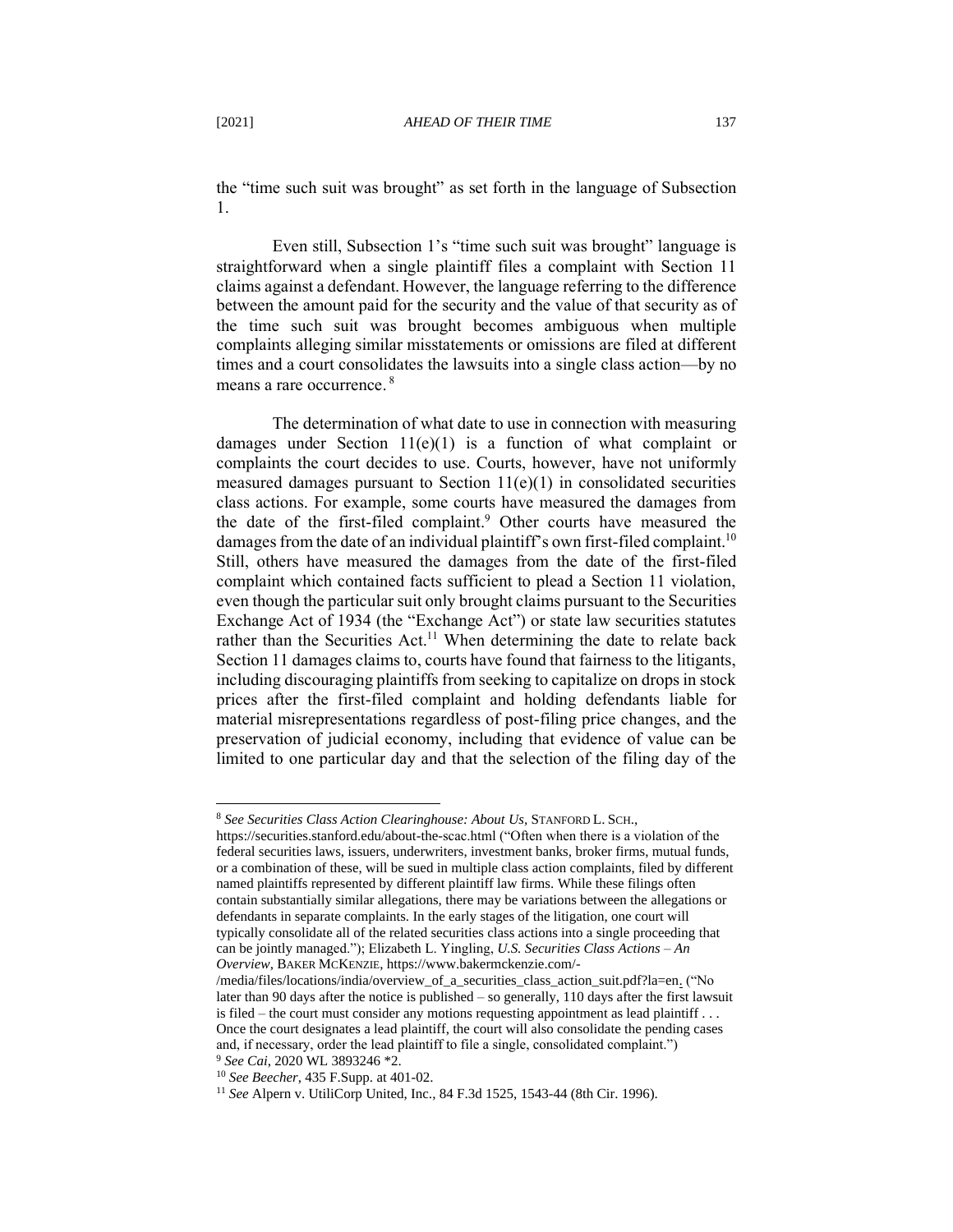first suit may limit the multiplicity of identical suits, to be key considerations.<sup>12</sup>

It is important that courts remain consistent by using a uniform framework in measuring damages from the date "such suit was brought" pursuant to Section  $11(e)(1)$ .<sup>13</sup> A well-articulated and easily administrable framework would allow litigants to have a greater understanding of potential outcomes from the onset of the litigation and may influence whether plaintiffs decide to file suit at all. At present, the statute is silent and courts have not had significant opportunities to adequately develop the case law.<sup>14</sup> The latter is due, in large part, to the high rate of settlements in securities class actions.<sup>15</sup> "A recent study found that, from 1997 to 2018, 49 percent of core federal filings (that is, securities class actions excluding M&A cases) were settled, 43 percent were dismissed, and overall, less than one percent reached a trial verdict."<sup>16</sup> Although settlements already occur at a high rate, the settlements are not necessarily optimal nor efficient.<sup>17</sup> This is because parties are negotiating without a clear understanding of how a court may ultimately award damages at trial, if the defendant is ultimately liable.<sup>18</sup> A uniform framework would add immediate clarity to all parties' bargaining ranges, and would likely lead to quicker and more optimal settlements.

Part I of this article analyzes the extent to which courts relate back an amended or subsequently filed complaint to an earlier-filed complaint. Part II explores the case law that has measured damages in consolidated actions pursuant to Section  $11(e)(1)$ . Part III considers the extent to which statutes and federal rules containing heightened pleading standards, including the Private Securities Litigation Reform Act and Federal Rule of Civil Procedure 9(b), impact whether amended or subsequently filed Section 11 claims can relate back to an earlier-filed complaint. Part IV denotes the benefits of relating back Section 11 claims, including that plaintiffs are less able to strategically file their Section 11 claim on a certain date so as to gain

<sup>12</sup> *See Beecher*, 435 F.Supp. at 402.

<sup>13</sup> *See* 15 U.S.C. § 77.

<sup>14</sup> *See Alpern*, 84 F.3d at 1542 n.11.

<sup>15</sup> *See Securities Class Action Clearinghouse: Box scores or key statistics from 1996 to YTD,* STANFORD L. SCH., https://securities.stanford.edu/stats.html (last visited Oct. 26, 2021); *see also* George v. China Auto. Sys., Inc., No. 11-Civ.-7533, 2013 WL 3357170, at \*1 (S.D.N.Y. July 3, 2013) ("Purported class actions alleging securities laws violations are commenced in this district with frequency. And with frequency, class certification is granted. The certified action proceeds along a relatively predictable path of expensive litigation, significant potential loss allegations, and most often, an eventual settlement."). <sup>16</sup> Gregory A. Markel, *et al.*, *Settling Securities Class Actions*, PRAC. L. THE J. 27 (2020- 2021), https://www.seyfarth.com/dir\_docs/publications/PLJ\_LIT\_Dec20Jan21\_Feature.pdf (citing Cornerstone Research, Securities Class Action Filings: 2019 Year in Review, at 16, available at cornerstone.com).

<sup>17</sup> *See* Janet Cooper Alexander*, Rethinking Damages in Securities Class Actions*, STAN. L. REV. 1487, 1537 (1996).

<sup>18</sup> *See id*. at 1487.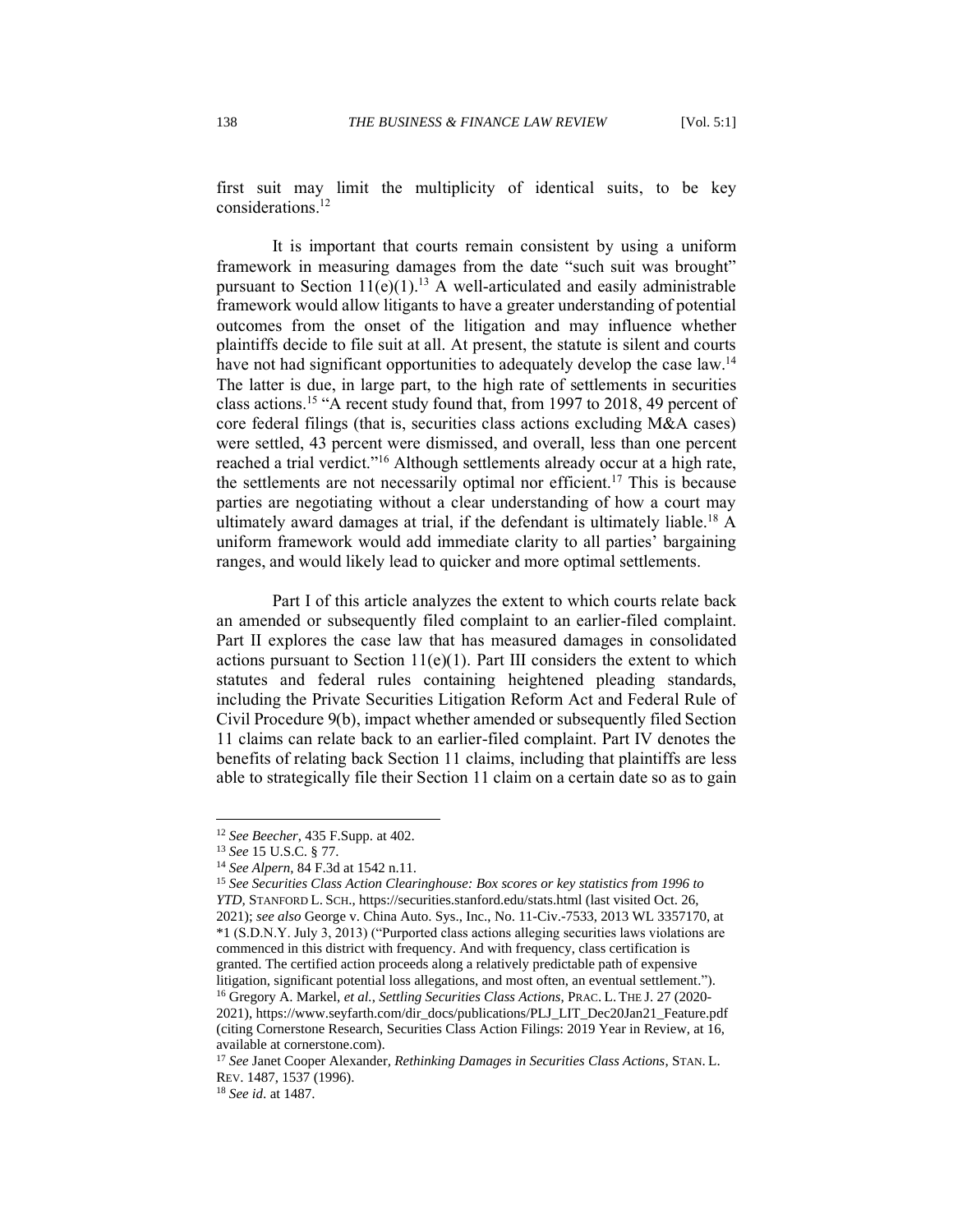the largest award, and that judicial economy is preserved both because damage trials would be shortened since evidence of value can be limited to one date and also because relating back such claims would limit the multiplicity of identical suits. Part V contends that a uniform framework for measuring damages pursuant to Section 11(e)(1) would actually improve settlement negotiations because parties would be able to more accurately assess what the potential damages award would be at trial, which improvements to the settlement process benefits the parties specifically and the civil litigation process generally.

This article concludes by proposing a uniform framework for measuring damages in consolidated securities class actions pursuant to Section  $11(e)(1)$  that considers the existing case law, comports with the relation-back doctrine and applicable heightened pleading standards, minimizes plaintiffs' ability to damage-shop, preserves judicial economy, and makes the settlement process quicker and able to achieve more optimal settlement outcomes.

#### <span id="page-5-0"></span>I. THE RELATION-BACK DOCTRINE

As noted above, the judicial doctrine of relation back is critical to the date that damages are to be measured against for Section  $11(e)(1)$ purposes as that date is a function of which complaint the court ties the claims to.<sup>19</sup> In fact, the courts that have evaluated what date to use to measure damages under Section  $11(e)(1)$  in situations where multiple complaints were filed have typically relied upon the relation-back doctrine, either expressly or impliedly.<sup>20</sup> The relation-back rule states, in pertinent part, that "[a]n amendment to a pleading relates back to the date of the original pleading when the amendment asserts a claim or defense that arose out of the conduct, transaction, or occurrence set out—or attempted to be set out in the original pleading."<sup>21</sup>

The standard for relation-back requires that an amended complaint must be "tied to a common core of operative facts" to the original complaint, or be "part and parcel of the original complaint" in order to relate back.<sup>22</sup>

<sup>19</sup> *See* Mayle v. Felix, 545 U.S. 644, 664 (2005).

<sup>20</sup> *See* Fed. R. Civ. P. 15(c).

<sup>&</sup>lt;sup>21</sup> *Id.* at  $15(c)(1)(B)$ .

<sup>22</sup> *See Mayle*, 545 U.S at 664; Anza Technology, Inc. v. Mushkin*,* Inc*.*, 934 F.3d 1359, 1369 (Fed. Cir. 2019); *see also* Dodd v. United States, 614 F.3d 512, 515 (8th Cir. 2010) ("To arise out of the same conduct, transaction, or occurrence, the claims must be tied to a common core of operative facts. An amended motion may raise new legal theories only if the new claims relate back to the original motion by arising out of the same set of facts as the original claims."); Goldman v. Barrett, 733 Fed. App'x. 568, 570 (2d Cir. 2018) ("To relate back, an amendment must concern "the general fact situation alleged in the original pleading."); Norfolk County Retirement System v. Community Health Systems, Inc., 877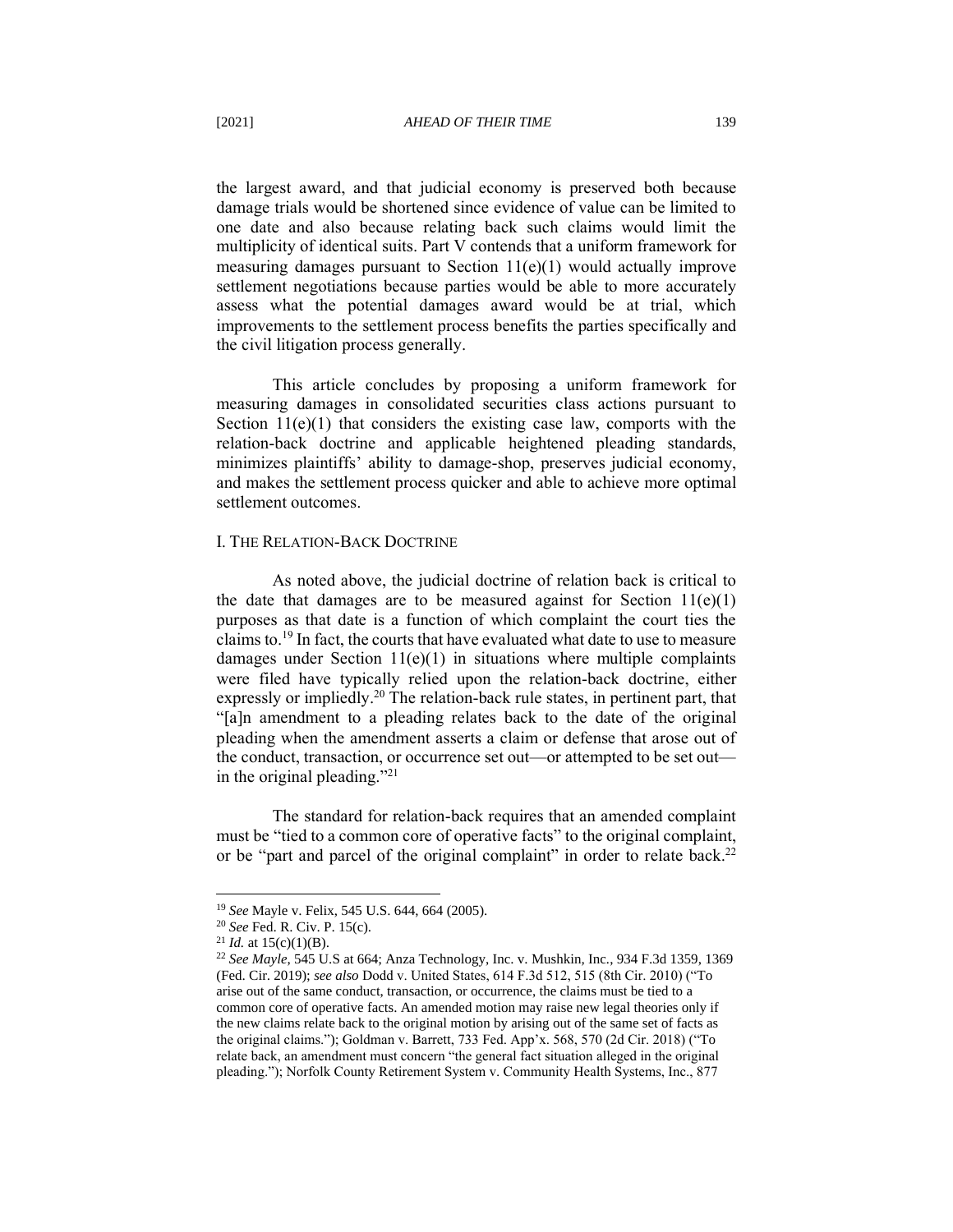Under Rule 15, "new allegations 'separated in time and type' from those in the original pleading" do not relate back.<sup>23</sup> Like an amended complaint, a subsequently-filed supplemental complaint in an action that has not yet been consolidated may also relate back to an earlier filed complaint pursuant to Rule 15.<sup>24</sup>

The "overriding purpose" of the relation-back doctrine is "the elimination of unjust dismissals resulting from pleading mistakes that cause no prejudice to the defendant."<sup>25</sup> The "central inquiry" of the doctrine "is whether the original complaint 'gave the defendant enough notice of the nature and scope of the plaintiff's claim that he shouldn't have been surprised by the amplification of the allegations of the original complaint in the amended one.'" <sup>26</sup> Courts have determined that the relation-back doctrine should be "liberally" construed, but not "in such a broad manner so as to construe essentially all amendments as permissible."<sup>27</sup>

For purposes of Section 11(e)(1), courts have indeed employed the doctrine of relation back, but not in a uniform way. Courts have related both amended and subsequently filed complaints back to a host of earlier dates, including: the date of the first-filed complaint; the date of an individual plaintiff's own first-filed complaint; and the date of the first-filed complaint which contained facts sufficient to plead a Section 11 violation, even if the

F.3d 687, 693-94 (6th Cir. 2017) ("As interpreted by our court, this standard is met if the original and amended complaints allege the same 'general conduct' and 'general wrong.'"); Slayton v. Am. Express Co., 460 F.3d 215, 228 (2d Cir. 2006) ("claims that are based on an 'entirely distinct set' of factual allegations will not relate back" (internal quotation omitted)); Caron v. NCL (Bahamas), Ltd., 910 F.3d 1359, 1368 (11th Cir. 2018) ("When the facts in the original complaint do not put the defendant 'on notice that the new claims . . .

might be asserted,' but the new claims instead 'involve[] separate and distinct conduct, such that the plaintiff would have to prove completely different facts' than required to recover on the claims in the original complaint, the new claims do not relate back." (internal quotations omitted)).

<sup>23</sup> Ransom v. Shulkin, 719 Fed. App'x. 8, 10 (D.C. Cir. 2018) (quoting *Mayle*, 545 U.S. at 657).

<sup>24</sup> *See* Garrett v. Wexford Health, 938 F.3d 69, 83 (3d Cir. 2019) ("Although Rule 15(d) does not expressly indicate whether or when a supplemental pleading can relate back to the original complaint, we determined that 'case law and secondary sources have long instructed that once a supplemental complaint is granted, it is treated like an amended complaint for purposes of relation back.' Thus, like an amended complaint, a supplemental complaint may relate back when it asserts a claim or defense that arose out of the conduct, transaction, or occurrence set out—or attempted to be set out—in the original pleading." (internal citations and quotations omitted)).

<sup>25</sup> Silbaugh v. Chao, 942 F.3d 911, 913 (9th Cir. 2019).

<sup>&</sup>lt;sup>26</sup> Supreme Auto Transport, LLC v. Arcelor Mittal USA, Inc., 902 F.3d 735, 741 (7th Cir.

<sup>2018) (</sup>quoting Santamaria v. Sears, Roebuck & Co., 466 F.3d 570, 573 (7th Cir. 2006)). <sup>27</sup> United States v. Santarelli, 929 F.3d 95, 101 (3d Cir. 2019) (citing *Mayle*, 545 U.S. at

<sup>656-57);</sup> *see* Tiller v. Atl. Coast Line R.R. Co., 323 U.S. 574 (1945); Downey v.

Pennsylvania Dep't. of Corrections, 968 F.3d 299, 309 (3d Cir. 2020) ("liberal approach");

*Anza Technology*, 934 F.3d at 1368 ("liberal interpretation"); ASARCO, LLC v. Union Pacific R. Co., 765 F.3d 999, 1005 (9th Cir. 2014) ("liberally applied").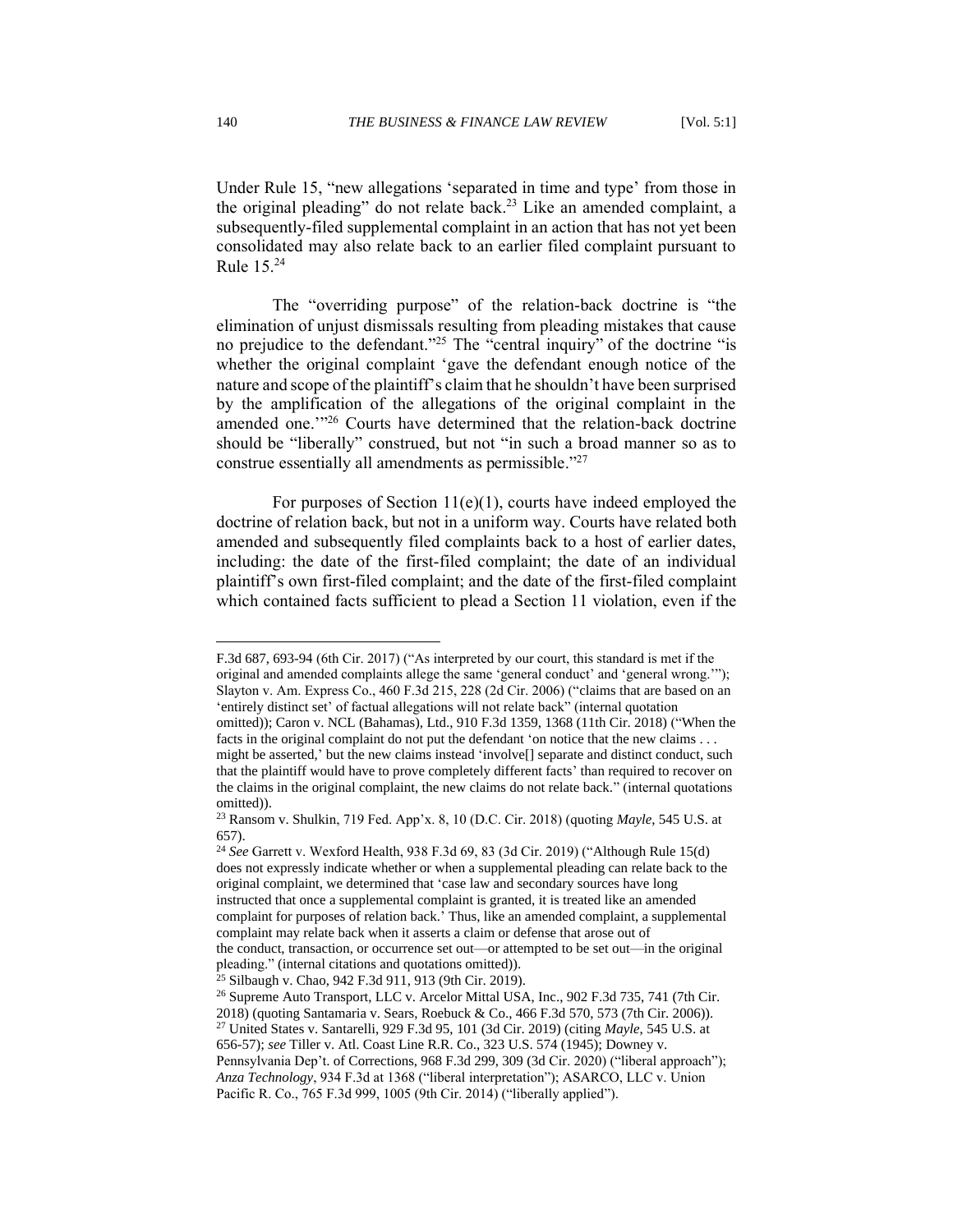It makes sense for the doctrine of relation back to be used for purposes of determining the date by which to measure Section 11(e)(1) damages. However, the doctrine should be applied uniformly across Section 11 cases so that litigants can accurately assess the potential award at trial. To do so, and as set out below, the date to measure damages pursuant to Section 11(e)(1) should be related back to the very first-filed complaint that alleged a cause of action pursuant to Section 11, that was brought by a party that had standing to bring a Section 11 claim, and that satisfied all applicable pleading standards. In any claim for damages pursuant to Section  $11(e)(1)$  which could proceed to trial, the date in this proposed framework would always be ascertainable.

## <span id="page-7-0"></span>II. CASE LAW MEASURING DAMAGES PURSUANT TO SECTION 11(E)(1)

The text of the Securities Act is ambiguous with respect to measuring damages in consolidated actions pursuant to Section 11(e)(1) thus, courts have had to bear the burden of articulating the rules for measuring such damages.

Unfortunately, courts have been inconsistent in their approach of how Section 11(e)(1) damages should be measured in consolidated actions from "the time such suit was brought." <sup>28</sup> Approaches have included measuring damages from the following dates: the date of the first-filed complaint; the date of an individual plaintiff's own first-filed complaint; and the date of the first-filed complaint which contained facts sufficient to plead a Section 11 violation, even though the particular suit only brought claims pursuant to the Exchange Act or state law securities statutes rather than the Securities Act.

These approaches of how and whether to relate back claims in consolidated class actions are not merely distinctions without true differences. Instead, these inconsistent approaches have a direct impact on liability and the extent of any potential award at trial. The inconsistencies in the approach therefore leaves litigants at a disadvantage in assessing the strengths and weaknesses of their case, and in assessing potential case outcomes.

<sup>&</sup>lt;sup>28</sup> Beecher v. Able, 435 F. Supp. 397, 402 (S.D.N.Y. 1975); Merzin v. Providential Fin. Grp. Inc., 311 F. Supp. 2d 674, 686 (S.D. Ohio 2004); Alpern v. Utilicorp United Corp., 84 F.3d 1525, 1544 (8th Cir. 1996).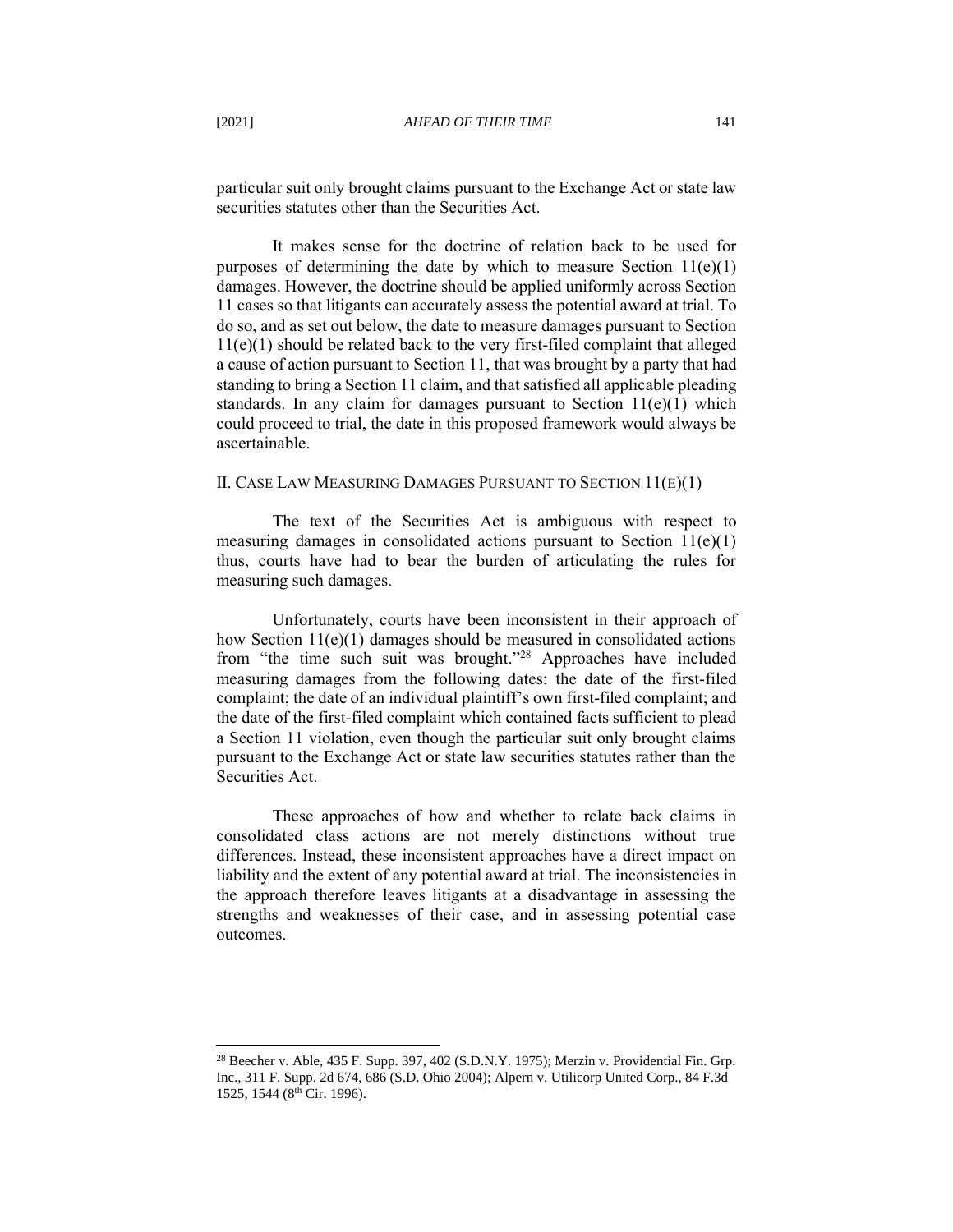## *A. The Date of the First-Filed Complaint*

<span id="page-8-0"></span>The seminal case for purposes of determining the date used for calculating damages under Section  $11(e)(1)$  where multiple actions were consolidated is *Beecher v. Able*, a consolidated action in the Southern District of New York.<sup>29</sup> The *Beecher* case consolidated three suits, which were filed on October 14, 1966, October 19, 1966, and November 9, 1966.<sup>30</sup> In the procedural history of *Beecher*, the defendant was found to have sold its debentures "under a materially false prospectus."<sup>31</sup> Amongst other disputes, the parties disagreed as to the meaning of "the time such suit was brought" under Section  $11(e)$ .<sup>32</sup> The plaintiffs' lead counsel "urged" the court to use October 19, 1966 (the date of the second filed suit) "as the date on which suit was filed."<sup>33</sup> Unsurprisingly, using October 19, 1966 as the date on which suit was filed—as opposed to October 14, 1966 or November 9, 1966—"would [have] tend[ed] to increase the damage award to the plaintiff class."<sup>34</sup> The Southern District of New York, in no uncertain terms, stated that "the time when the suit was brought was October 14, 1966, the day on which the first of these consolidated cases was filed."<sup>35</sup> The opinion went further and called October 14, 1966 "the most logical date," but left the door open for future courts to distinguish by stating that October 14, 1966 was "the most logical date *for present purposes*."<sup>36</sup> The court reasoned that "at the time of filing each of the three consolidated cases anticipated congruent classes" and that "[o]n October 14, 1966, when the first suit was filed, all those individuals who would eventually comprise the plaintiff class were already contemplated by the action."<sup>37</sup> The court relied on the principle that "there is no problem of selecting a date and suit which might prove underinclusive." 38

In an expansion of *Beecher*, the District of Massachusetts held in *In re Brooks Automation, Inc. Securities Litigation* that a newly-appointed lead plaintiff's amended complaint, which adds a co-lead plaintiff solely for the purpose of ensuring Section 11 standing, may relate back to an earlier complaint, as long as the defendants named in the amended complaint were

<sup>34</sup> *Id*.

<sup>29</sup> 435 F. Supp. 397 (S.D.N.Y. 1975).

<sup>30</sup> *Id*. at 401.

<sup>&</sup>lt;sup>31</sup> *Id.* at 400 ("In particular, the court found that the break-even prediction, use of proceeds section and the failure to disclose certain pre-tax losses rendered the prospectus misleading.").

<sup>32</sup> *Id*. at 401.

<sup>33</sup> *Id*.

<sup>&</sup>lt;sup>35</sup> *Id.* at 401-02 (noting that its "decision to elect the date of filing of the first suit, as the date of suit is made without reliance on [defendant's] argument").

<sup>36</sup> *See id*. at 402 (emphasis added).

<sup>37</sup> *Id*.

<sup>38</sup> *Id*.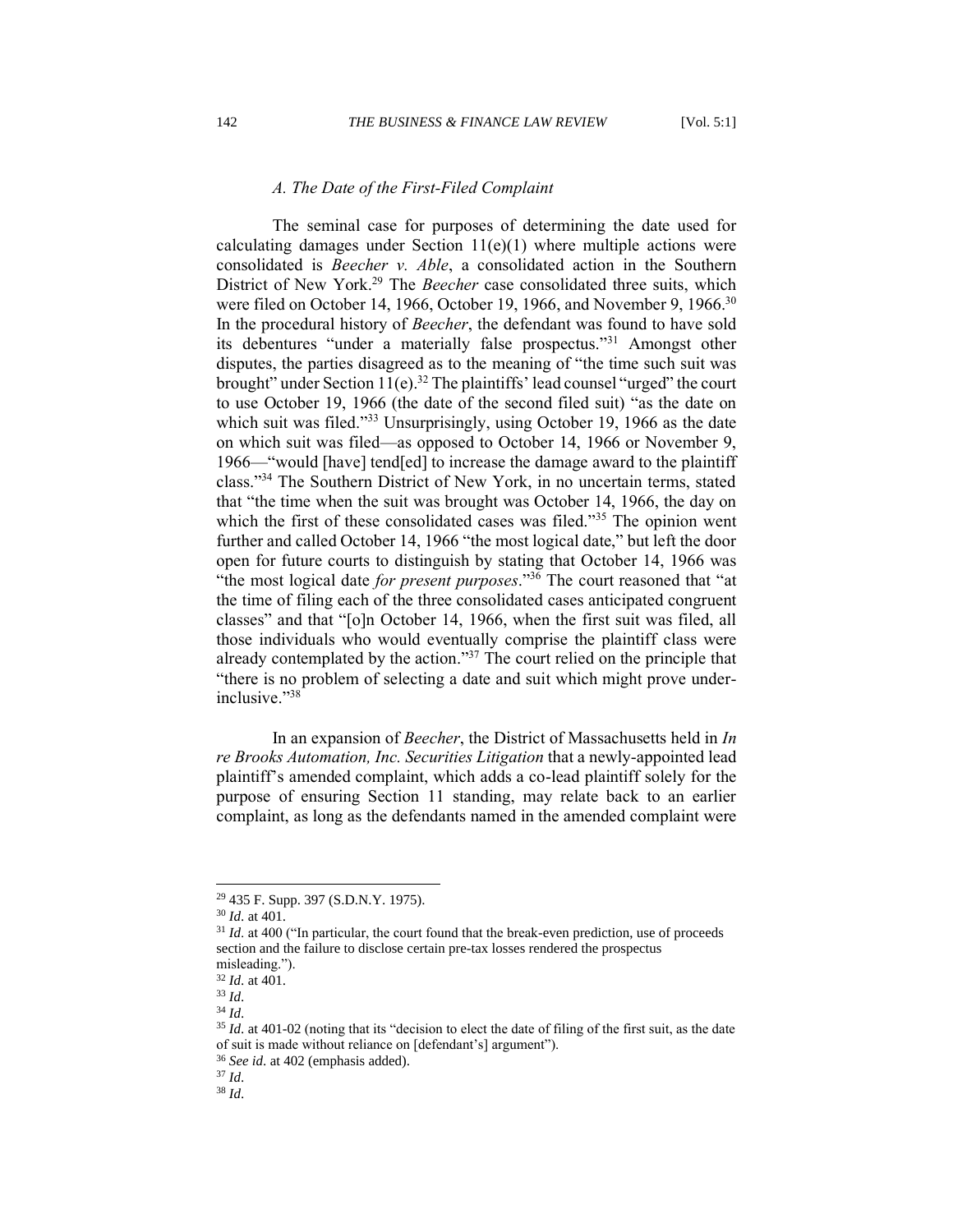put on notice by that earlier complaint.<sup>39</sup> Further, the court also held that a first-filed complaint with a bare-bones Section 11 pleading (here, the "certification simply state[d] that he acquired Brooks' shares on October 26, 2005 [], and [did] not list any other transactions in Brooks' stock") is sufficient for purposes of putting a stake in the ground for a subsequent relation back.<sup>40</sup>

More than forty years after *Beecher*, the Southern District of New York had an opportunity to revisit this Section 11 inquiry in *In re Barclays Bank PLC Securities Litigation*. <sup>41</sup> *Barclays* saw five different plaintiffs file pre-consolidation complaints for various offerings made by defendants.<sup>42</sup> The Court eventually dismissed the claims, but the lead plaintiffs were successful in re-pleading allegations for one of the offerings (the "Series 5 Offering").<sup>43</sup> When the court later certified the class, it held that the proper date for measuring Section 11 damages was the filing date of the first complaint which brought claims related to the Series 5 Offering,<sup>44</sup> despite the fact that the complaint used was the fourth overall complaint filed of the five complaints that were consolidated.<sup>45</sup> The district court granted the defendants' motion to dismiss on all counts and denied plaintiffs' motion for reconsideration.<sup>46</sup> Plaintiffs appealed to the Second Circuit, which upheld the dismissals with the explicit exception of the Series 5 Offering claims.<sup>47</sup> After remand, the operative complaint was filed.<sup>48</sup>

That *Barclays* court looked at three dates for purposes of assessing the time the suit was brought pursuant to Section 11: (1) April 8, 2008, the date of the initial complaint when the first plaintiff filed claims related to the material misrepresentations made by defendants' Series 5 Offering, which was before the multiple suits were consolidated; (2) February 4, 2011, when the then-lead plaintiffs filed a motion for reconsideration (after the motion

<sup>39</sup> No. 06-cv-11068, 2007 WL 4754051, at \*4-6 (D. Mass. Nov. 6, 2007) (finding that Section 11 claims cannot be related back against defendants named for the first time in the amended complaint where the "new defendants did not receive notice of the filing of the [earlier-in-time-filed] action, nor did they know that they would have been named in the initial complaint but for a mistake of identity").

 $40$  *Id.* at  $*5$ .

<sup>41</sup> No. 09-cv-1989, 2016 WL 3235290, \*1 (S.D.N.Y. Jun. 9, 2016).

<sup>42</sup> Freidus v. Barclays Bank, PLC., No. 1:09-cv-01989 (S.D.N.Y Dec. 01, 2009).

<sup>43</sup> *Barclays Bank*, 2016 WL 3235290, at \*3.

<sup>44</sup> *See id.* at \*5-6.

<sup>45</sup> *Compare* Class Action Complaint for Violation of the Fed. Sec. L., *In re Barclays*, 2016 WL 3235290 (No. 1:09-cv-03608), 2009 WL 4974715, *with* Complaint for Violation of the Fed. Sec. L., *In re Barclays*, 2016 WL 3235290 (No. 1:09-cv-03949), 2009 WL 1623890, Class Action Complaint, *In re Barclays*, 2016 WL 3235290 (No. 1:09-cv-02668), 2009 WL 871590, Complaint for Violation of the Fed. Sec. L., *In re Barclays*, 2016 WL 3235290 (No. 1:09-cv-02326), 2009 WL 771975, *and* Complaint for Violation of the Fed. Sec. L., *In re Barclays*, 2016 WL 3235290 (No. 1:09-cv-01989), 2009 WL 602923.

<sup>46</sup> *In re Barclays*, 2016 WL 3235290, at \*2.

<sup>47</sup> *Id.* <sup>48</sup> *Id.*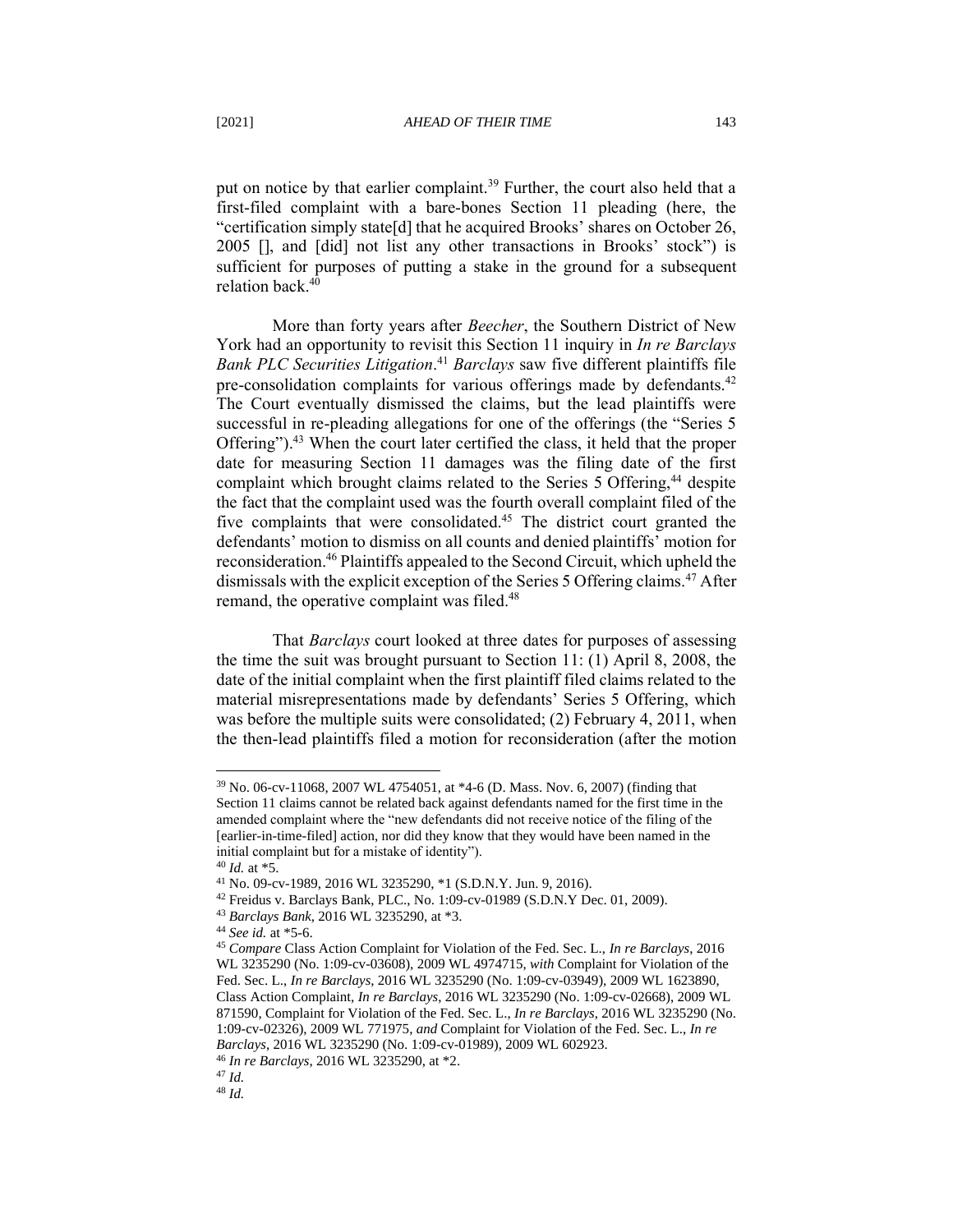to dismiss had been granted), in which plaintiffs proposed filing the operative amended complaint ( incorporating the Series 5 Offering claims), and which was after the multiple suits were consolidated; and (3) September 16, 2013, when lead plaintiffs filed the operative amended complaint after the appeal.<sup>49</sup> There was limited analysis in the *Barclays* opinion that expanded upon previous courts' review. <sup>50</sup> Instead, the *Barclays* court primarily relied upon *In re Brooks Automation*, discussed above*,* which the *Barclays* court called "most analogous."<sup>51</sup> The *Barclays* court only cited to the *Beecher* precedent once, and it did so in a string citation that also included *In re Brooks Automation,* for the proposition that "the proper date is that of the first-filed complaint, rather than of a later-filed amended or consolidated complaint."<sup>52</sup> The *Barclays* court determined both that the relation back conditions were met in the present case and that the new plaintiff's Section 11 claims should be calculated from the filing of the initial complaint.<sup>53</sup>

Similarly, in *Cai v. Switch, Inc.*, the District of Nevada in 2020 analyzed the question of a security's "value" and, in so doing, held that "[h]ere, 'value thereof as of the time such suit was brought' is appropriately measured by market price *on the date of the first-filed complaint*."<sup>54</sup> That District of Nevada noted, however, that the date such suit was brought was not to be determined based upon the date the first related state court case was brought.<sup>55</sup> With not much more than a passing reference, the District of Nevada's addition strengthens the argument that measuring Section 11 damages can be determined as of the date of the first-filed suit, but again, like many courts before it, the District of Nevada limited its application of the law to the present facts. 56

## *B. The Date of Each Plaintiff's Own First-Filed Complaint*

<span id="page-10-0"></span>In a distinct line of reasoning, some courts have used the date of each plaintiff's first-filed complaint to measure damages for that specific plaintiff pursuant to Section  $11(e)(1)$  rather than the overall first-filed complaint in the consolidated action.<sup>57</sup> In *Grossman v. Waste Management, Inc.*, the Northern District of Illinois accepted that the amount of damages at the time such a suit was filed should be measured by the date that a plaintiff filed her

<sup>49</sup> *Id.* at \*3.

<sup>50</sup> *Id.* at \*1-8.

<sup>51</sup> *See id.* at \*5 (citing *In re* Brooks Automation, Inc. Sec. Litig., No. 06-cv-11068, 2007 WL 4754051, at \*3 (D. Mass. Nov. 6, 2007).

<sup>52</sup> *Id.* at \*5 (citing Alpern v. UtiliCorp United, Inc., 84 F.3d 1525, 1541-44 (8th Cir. 1996); *In re Brooks*, 2007 WL 4754051, at \*5-6; Beecher v. Able, 435 F. Supp. 397, 402 (S.D.N.Y. 1977).

<sup>53</sup> *Id.* at \*6.

<sup>54</sup> No. 2:18-cv-1471, 2020 WL 3893246, at \*2 (D. Nev. July 10, 2020) (emphasis added) (quoting 15 U.S.C. § 77(k)(e)).

<sup>55</sup> *Id.* at \*3.

<sup>56</sup> *Id.* at \*2.

<sup>57</sup> *See, e.g.*, Grossman v. Waste Mgmt., Inc., 589 F. Supp. 395, 416 (N.D. Ill. 1984).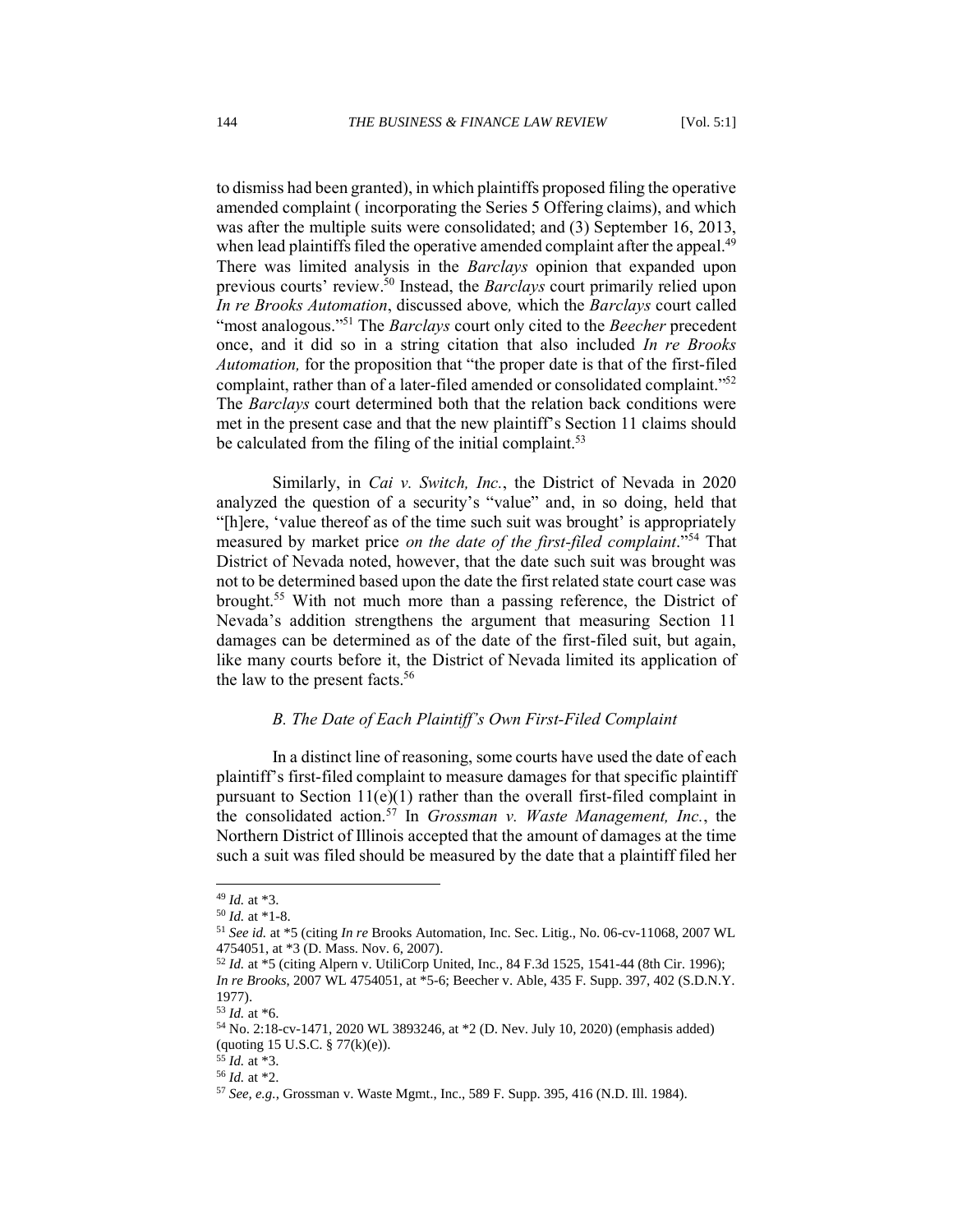suit prior to the consolidation, rather than the date that the initial plaintiff filed a complaint (or some alternative date).<sup>58</sup> The court provided a limited analysis, but its holding nevertheless favors a narrow interpretation of *Beecher* and how the relation-back doctrine applies in Section 11 consolidated actions, cutting against the broader reading of *Beecher's*  progeny.<sup>59</sup>

In *Merzin v. Provident Financial Group Inc.*, a 2004 case in the Southern District of Ohio, the original complaint in the action was filed on March 6, 2003. $^{60}$  The only class/sub-class of plaintiffs who had standing to file a Section 11 claim (the "Silverback Plaintiffs") did not file that original complaint and did not become a party to the lawsuit until May 2, 2003.<sup>61</sup> Although the Silverback Plaintiffs argued their complaint should relate back to the original complaint, the court agreed with the defendants' argument against relation-back, designating the Silverback Plaintiffs' own filing date as the operative date for their Section 11 damages.<sup>62</sup> The Court reasoned that the Silverback Plaintiffs did not file the original complaint and that the earlier-filed complaints did not create standing under Section 11.<sup>63</sup> The *Merzin* court's reasoning is essentially an expansion on the above-mentioned *Grossman* court's rule for relating the measurement of Section 11(e)(1) damages back only to each plaintiff's own previously filed complaint.<sup>64</sup> In *Merzin*, the court found that "[i]t would not comport with the interests of justice to allow the Silverback Plaintiffs to relate back to a Complaint which they did not file, and for which no other party had standing to bring a Section 11 claim."<sup>65</sup>

# <span id="page-11-0"></span>*C. The Date of the First-Filed Complaint Which Contained Facts Sufficient to Plead a Section 11 Violation*

In a third line of reasoning, some courts have measured damages pursuant to Section  $11(e)(1)$  based on the date of the first-filed complaint which contained facts sufficient to plead a Section 11 violation, even if that particular complaint only brought claims pursuant to other federal or state securities statutes.<sup>66</sup> Although this line of reasoning is not irreconcilable with *Beecher*, which used the first-filed complaint of the consolidated class

<sup>58</sup> *See Grossman*, 589 F. Supp. at 415 ("[An individual plaintiff] first asserted her claim in a separate lawsuit, later consolidated here, on March 28, 1983. The parties agree that the market price of Waste Management stock on that date was \$44⅝ . . . Applying the formula in §  $77k(e)(1)$ , defendants argue that since Chester's shares were worth more on the date of her lawsuit than she paid for them, she is not entitled to recover under the statute.").

<sup>59</sup> *See* discussion *supra* Part II.A.

<sup>60</sup> 311 F. Supp. 2d 674, 686 (S.D. Ohio 2004).

<sup>61</sup> *Id.*

<sup>62</sup> *Id.*

<sup>63</sup> *Id.*

<sup>64</sup> *Id; see also* Grossman, 589 F. Supp. at 415.

<sup>65</sup> *Merzin*, 311 F. Supp. 2d at 686.

<sup>66</sup> *See, e.g.*, Alpern v. UtiliCorp United, Inc., 84 F.3d 1525, 1543-44 (8th Cir. 1996).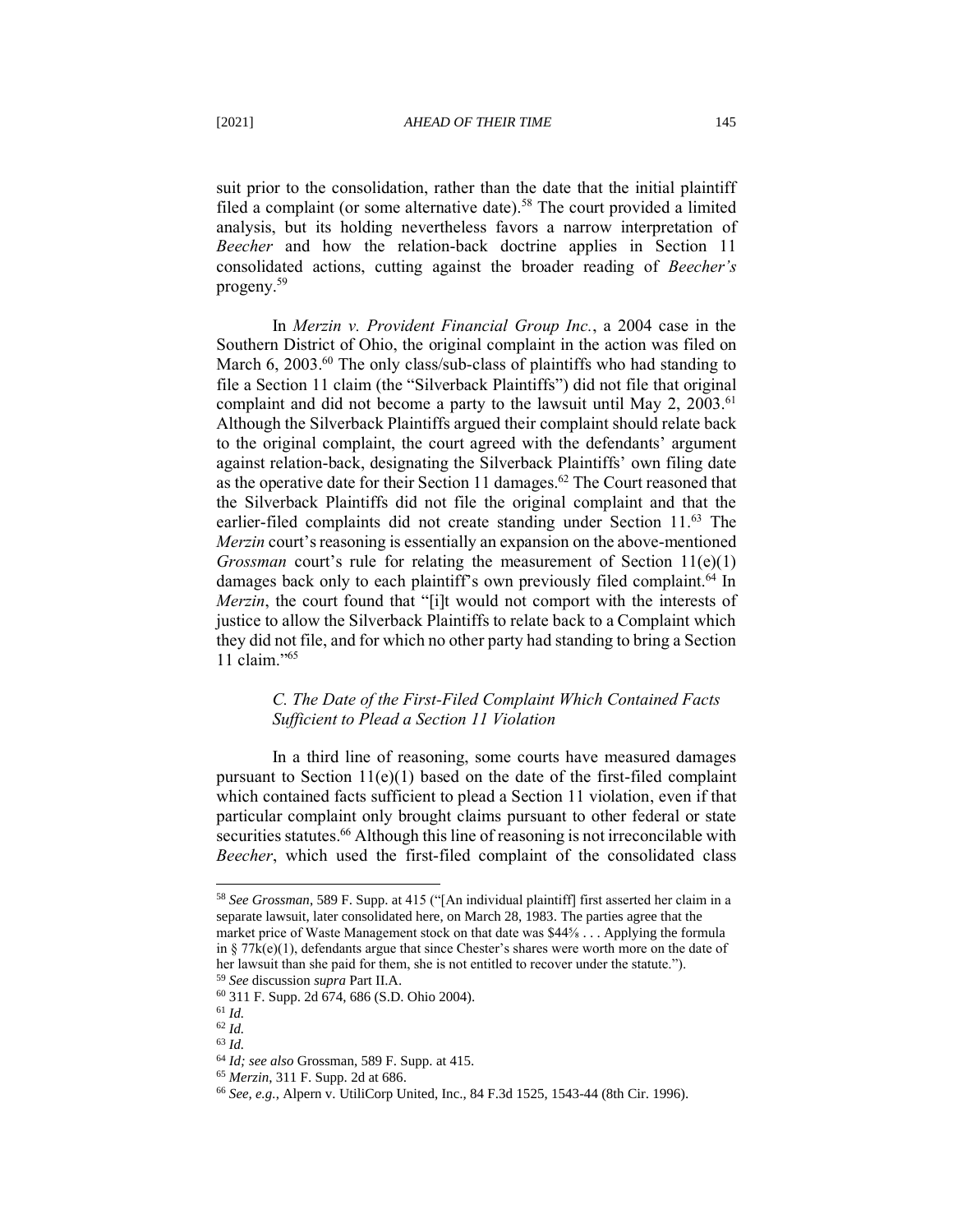action, it is at least a narrowing of *Beecher*'s domain.<sup>67</sup> The most prominent case in this line of reasoning is *Alpern v. UtiliCorp United, Inc.*, a 1996 Eighth Circuit opinion.<sup>68</sup> The procedural history is particularly relevant here. William Alpern filed his first complaint on June 17, 1992, alleging causes of action under Section 10(b) of the Exchange Act that the defendant "fraudulently conceal[ed] adverse material information in order to maintain inflated stock prices."<sup>69</sup> On August 6, 1992, Alpern filed an amended complaint, lengthening the class period for the Section 10(b) claims and adding a Section 11 claim under the 1933 Securities Act.<sup>70</sup> The latter claim was on behalf of a subclass of persons who purchased UtiliCorp common stock pursuant to an August 14, 1992 registration statement which incorporated false statements made in a September 4, 1990 prospectus.<sup>71</sup> This amended complaint "was based on the same transactions, occurrences, and conduct alleged in the original complaint."<sup>72</sup> The Eighth Circuit noted that "the district court dismissed the first complaint on July 20, 1993, for failure to plead scienter with particularity," but that "[t]he complaint was reinstated on November 3 . . . after appellants filed a motion for relief from the judgment based on newly discovered evidence suggesting that UtiliCorp knew about the misappropriations four months prior to its public disclosure."<sup>73</sup> Alpern, along with plaintiff Russell Miller, filed a second amended complaint on December 6, 1993, which alleged a Section 11 claim as well as the Section 10(b) and Rule  $10b-5$  claims.<sup>74</sup> After losing on summary judgment with respect to the Section 11 claim and the dismissal of the Section 10(b) and Rule 10b–5 claims, the plaintiffs appealed.<sup>75</sup> The main issue on appeal was "which date should determine 'the time such suit was brought."<sup>76</sup>

On appeal, the defendant argued that the district court was correct in setting the date at August 6, 1992 "because that is when Alpern added a claim authorized by  $\S 11(a)$  to his complaint."<sup>77</sup> Plaintiffs argued that the Section 11 claim related back to the original June 17, 1992 filing, as the "§ 11 claim [arose] from the same misappropriations as [the]  $\S$  10(b) and Rule 10b–5 claim, and because UtiliCorp had the same duty to disclose material facts in order to render its financial statements not misleading."<sup>78</sup> The Eighth Circuit set out that the "basic inquiry" of the relation back doctrine "is whether the amended complaint is related to the general fact situation alleged in the

<sup>70</sup> *Id.*

<sup>67</sup> *See id.*; *see also* Beecher v. Able, 435 F. Supp 397, 401 (S.D.N.Y. 1975).

<sup>68</sup> *Alpern*, 84 F.3d at 1544.

<sup>69</sup> *Id.* at 1531.

<sup>71</sup> *Id.*at 1529, 1531.

<sup>72</sup> *Id.* at 1543.

<sup>73</sup> *Id.* at 1531.

<sup>74</sup> *Id.*

<sup>75</sup> *Id.* at 1532-33. <sup>76</sup> *Id.* at 1542.

<sup>77</sup> *Id.*

<sup>78</sup> *Id.* at 1542-43.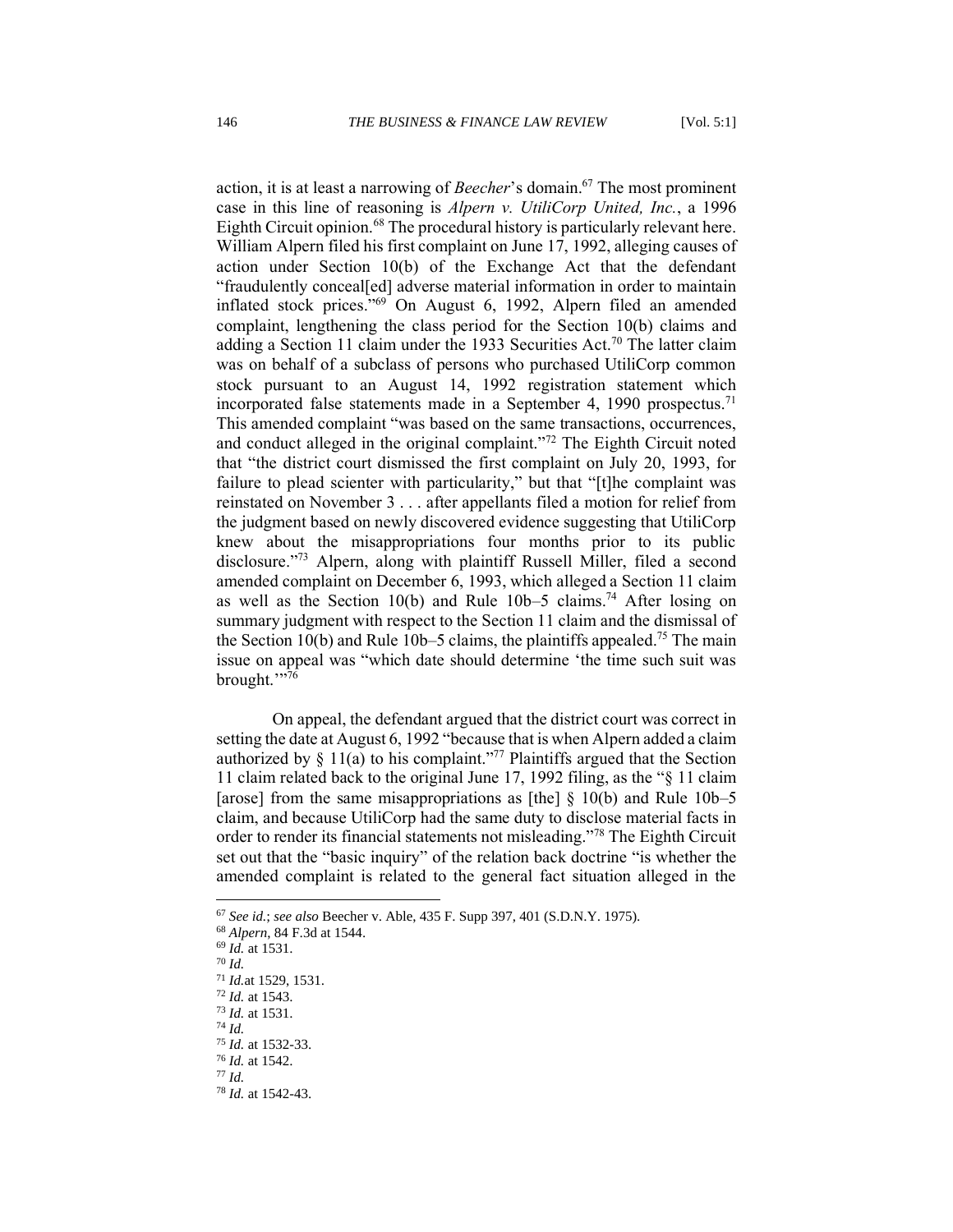original pleading." <sup>79</sup> The Eighth Circuit found that "Alpern's § 11 claim was based on the same misappropriations alleged in the original complaint," or, in other words, that it was "based on the same transactions, occurrences, and conduct" as the original complaint.<sup>80</sup> Based on this reasoning, the court held that the amended complaint, and therefore the Section 11 claim, indeed "relate[d] back to the filing date of the original complaint" and chose June 17, 1992 as the time the suit was brought, the date of the first-filed complaint which contained facts sufficient to plead a Section 11 violation for determining damages. $81$ 

Similarly, in *In re Fortune Systems Securities Litigation*, the Northern District of California briefly touched on this Section 11 inquiry.<sup>82</sup> Prior to the action at issue in *In re Fortune Systems*, the same plaintiffs filed a complaint against the defendants for state securities violations in state court on June 15, 1983.<sup>83</sup> The plaintiffs then filed another complaint one month later on July 15, 1983, but this time alleged violations of the federal securities laws, including Section 11 of the Securities Act.<sup>84</sup> In this federal securities law action, the defendants argued:

> [T]hat alleged post-June 15 losses [were] also not recoverable because the filing of the suit on June 15 bar[red] plaintiffs from recovering for any 'loss' after that date. Defendants assert[ed] that, under § 11, the time of filing suit create[d] a deadline for the recovery of any loss, and thus bar[red] plaintiffs' recovery for any alleged loss, after that date.<sup>85</sup>

The court determined, without providing an analysis of its interpretation of the statute, that damages for any of the federal securities violations alleged in the July 15 complaint would be calculated using the date of June 15, the date that the state court securities action commenced.<sup>86</sup>

In *In re AFC Enterprises, Inc. Securities Litigation*, a 2004 case in the Northern District of Georgia, the defendants argued that the operative date was the date that the consolidated amended class action complaint was filed.<sup>87</sup> The court expressly acknowledged that the defendants' "argument

<sup>85</sup> *Id.* at 1364.

<sup>79</sup> *Id.* at 1543 (citing *In re* Bellanca Aircraft Corp., 850 F.2d 1275, 1283 (8th Cir. 1988)). <sup>80</sup> *Id.* at 1543-44.

<sup>81</sup> *Id.*

<sup>82</sup> *In re* Fortune Sys. Sec. Litig., 680 F.Supp. 1360, 1369-70 (N.D. Cal. 1987).

<sup>83</sup> *Id.* at 1362.

<sup>84</sup> *Id.* at 1362-63.

<sup>86</sup> *Id.* at 1369-1370. The analysis in *In re Fortune Systems* is at odds with the District of Nevada's 2020 *Cai* opinion discussed in Section II.A. Cai v. Switch, Inc., No. 2:18-cv-1471, 2020 WL 3893246, at \*3 (D. Nev. July 10, 2020).

<sup>87</sup> 348 F. Supp. 2d 1363, 1379 (N.D. Ga. 2004).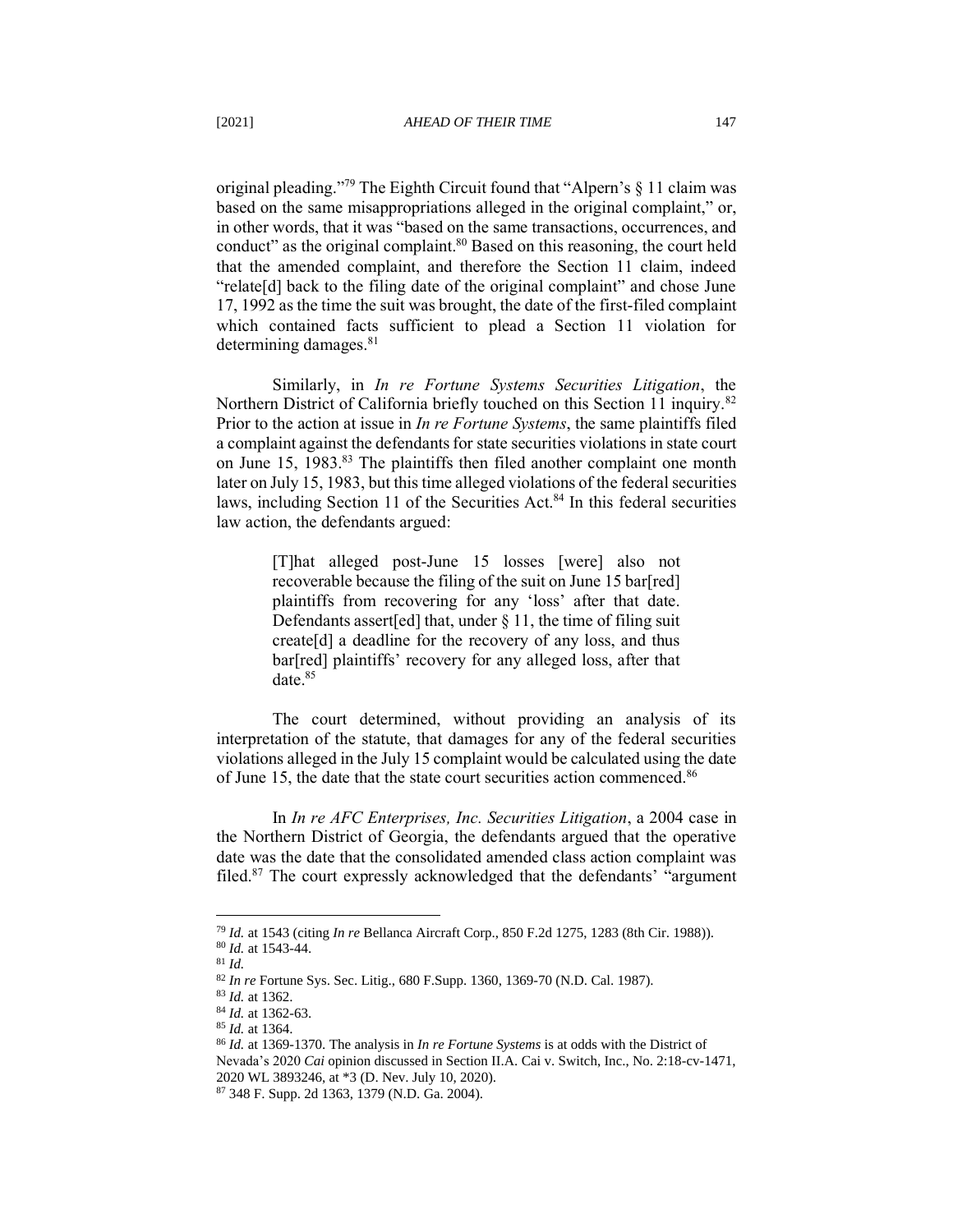[was] misplaced, as it relie[d] on interpretation of the phrase 'at the time such suit was brought' to mean 'at the time that the amended complaint [was] filed.'"<sup>88</sup> Like the Eighth Circuit in *Alpern*, the Northern District of Georgia in *AFC Enterprises* found that where "the [S]ection 11 claim asserted in [a later-in-time-filed complaint] arose out of the general transactions and occurrences set forth in the original complaint, the appropriate measure of damages is the difference between the purchase price and the price of the stock on the day that the original complaint was filed."<sup>89</sup> Despite the fact that the initial complaints only alleged causes of action pursuant to the Exchange Act, the court chose the filing date of the first-filed complaint as the operative date for determining Section 11 damages.<sup>90</sup> This holding goes further than *Alpern*. <sup>91</sup> Whereas there was one initial complaint in *Alpern*, there were initial complaints filed by multiple plaintiffs in *AFC Enterprises* who were competing for the lead plaintiff designation.<sup>92</sup> Nevertheless, the court still chose the very first-filed complaint which contained facts sufficient to plead a Section 11 violation for determining damages, and, in turn, broadened the holding in *Alpern* and the application of relation-back doctrine in Section 11 consolidated class actions.<sup>93</sup>

\* \* \* \* \*

Although courts are not entirely consistent in how they approach calculating the date to measure damages under Section 11, the one constant is that the relation-back doctrine can apply to Section 11 claims under certain circumstances. Considering that courts have interpreted this statutory provision for nearly fifty years, the proposed framework in this article for analyzing "the time such suit was brought" in consolidated actions that include claims for damages pursuant to Section  $11(e)(1)$  will also relate back claims. However, this framework does so to a certain date which is easily ascertainable and can be administered uniformly by courts in all consolidated cases.

#### <span id="page-14-0"></span>III. HEIGHTENED PLEADING STANDARD STATUTES AND RELATION-BACK

In resolving the issue as of which complaints should be used as the filing date for measuring damages pursuant to Section  $11(e)(1)$ , the heightened pleading standards contained in the Private Securities Litigation Reform Act (the "PSLRA") and Federal Rule of Civil Procedure 9(b) ("Rule 9(b)") should be considered. This is because it would be imprudent to relate

<sup>88</sup> *Id.*

<sup>89</sup> *Id.* at 1380.

<sup>90</sup> *Id.*

<sup>91</sup> *See id.*; *see also* Alpern v. UtiliCorp United, Inc., 84 F.3d 1525, 1543-44 (8th Cir. 1996).

<sup>92</sup> However, this broadening is qualified by the fact that the *AFC Enterprises* Court, just like *Alpern*, also chose the very first complaint. *Alpern*, 84 F.3d at 1528, 1543-44; *In re* AFC

Enters., 348 F. Supp. 2d at 1367, 1379-80.

<sup>93</sup> *In Re AFC Enterprises*, 348 F.Supp.2d at 1380.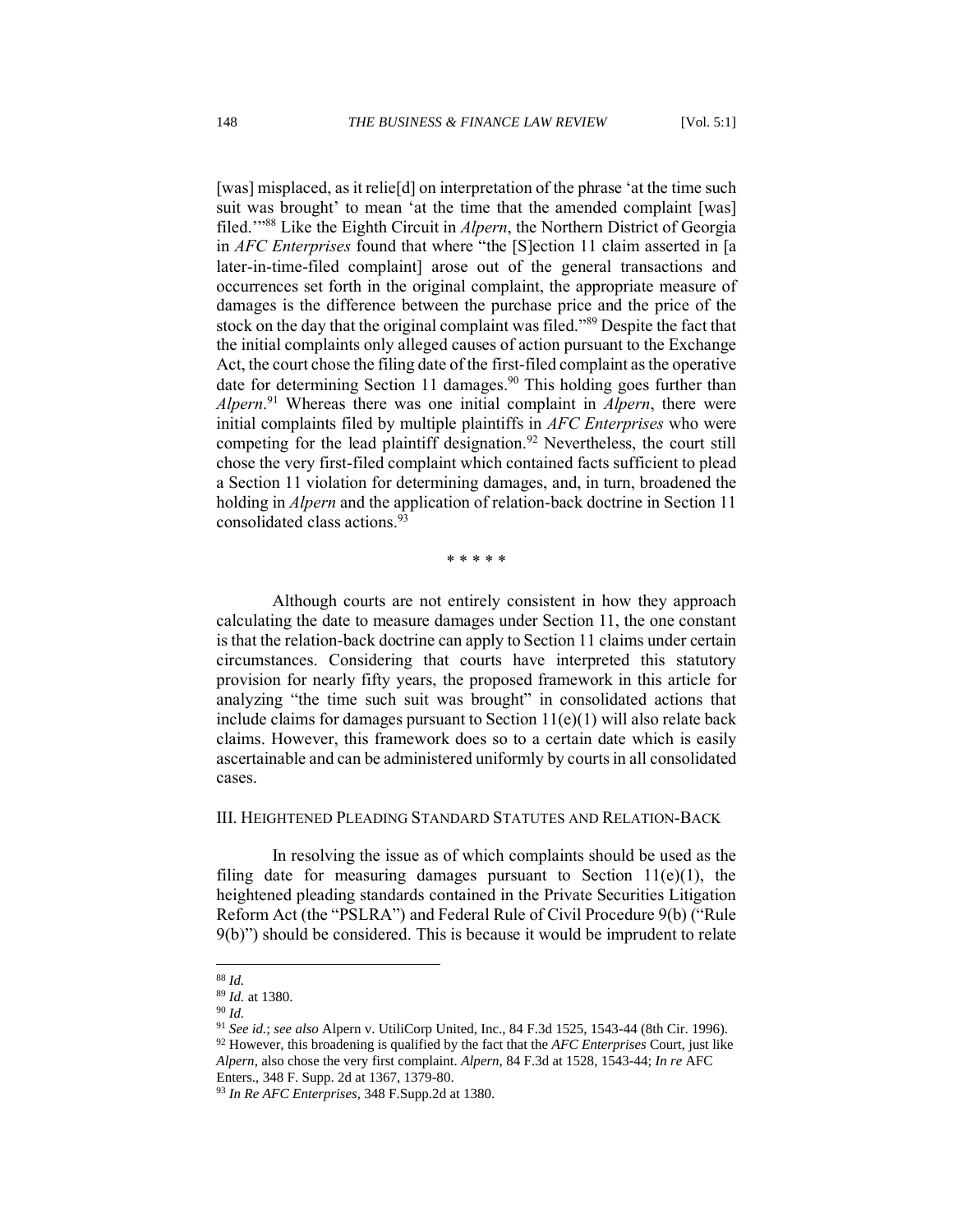back a subsequently filed complaint to an earlier-filed complaint if such earlier-filed complaint was itself deficient under an applicable heightened pleading requirement.

However, courts have not consistently considered the PLSRA or Rule 9(b) when determining whether and how to relate claims back for purposes of measuring damages pursuant to Section  $11(e)(1)$ . Courts have only considered whether these heightened pleading standard statutes apply to Section 11 claims generally.  $94$ 

Requirements for a heightened pleading may significantly impact the relation-back doctrine for consolidated Section 11 class actions. As noted above,<sup>95</sup> courts have related back an amended or subsequently filed complaint which pleads a Section 11 claim to the original complaint for purposes of measuring statutory damages.<sup>96</sup> These courts have done so through their reliance that the subsequently-pled Section 11 claim arose out of the same general transactions or occurrences which were set forth in the original complaint.<sup>97</sup>

The PSLRA requires that, for any securities fraud complaint which alleges a misleading statement or omission of material fact, the plaintiff must "specify each statement alleged to have been misleading, the reason or reasons why the statement is misleading, and, if an allegation regarding the statement or omission is made on information and belief, the complaint shall state with particularity all facts on which that belief is formed."<sup>98</sup> Courts have routinely found that the heightened pleading standard of the PSLRA is not applicable to Section 11 claims.<sup>99</sup> Therefore, it makes sense that courts have not applied the PSLRA in claims for damages pursuant to Section 11.

<sup>94</sup> *See* Todd R. David et al., *Heightened Pleading Requirements, Due Diligence, Reliance, Loss Causation, and Truth-On-The-Market – Available Defenses to Claims under Sections 11 and 12 of the Securities Act of 1933*, 11 TENN.J. BUS. L. 53, 61 (2010).

<sup>95</sup> *See supra* Parts I and II.

<sup>96</sup> *Alpern*, 84 F.3d at 1543-44; *In re AFC Enterprises, Inc. Sec. Litig.*, 348 F. Supp. 2d at 1380.

<sup>97</sup> *See supra* Parts I and II.

<sup>98</sup> 15 U.S.C. § 78u–4(b).

<sup>99</sup> Knollenberg v. Harmonic, Inc*.*, 152 F. App'x 674, 683 (9th Cir. 2005) ("Claims brought under Sections 11 and 12 of the 1933 Act are not subject to the heightened pleading requirements of the PSLRA."); Rombach v. Chang, 355 F.3d 164, 170 (2d Cir. 2004) ("Similarly, the PSLRA, which applies in this respect only to claims brought under the Exchange Act, requires that any securities fraud complaint alleging misleading statements or omission of material fact must "specify each statement alleged to have been misleading, the reason or reasons why the statement is misleading, and, if an allegation regarding the statement or omission is made on information and belief, the complaint shall state with particularity all facts on which that belief is formed"); *In re* Initial Pub. Offering Sec. Litig., 241 F. Supp. 2d 281, 338 (S.D.N.Y. 2003) ("In sum, because the phrase 'under this chapter' as used throughout [the PSLRA] only refers to the Exchange Act, the PSLRA pleading requirements have no application to claims that arise under Section 11 . . . ."); *but see In re*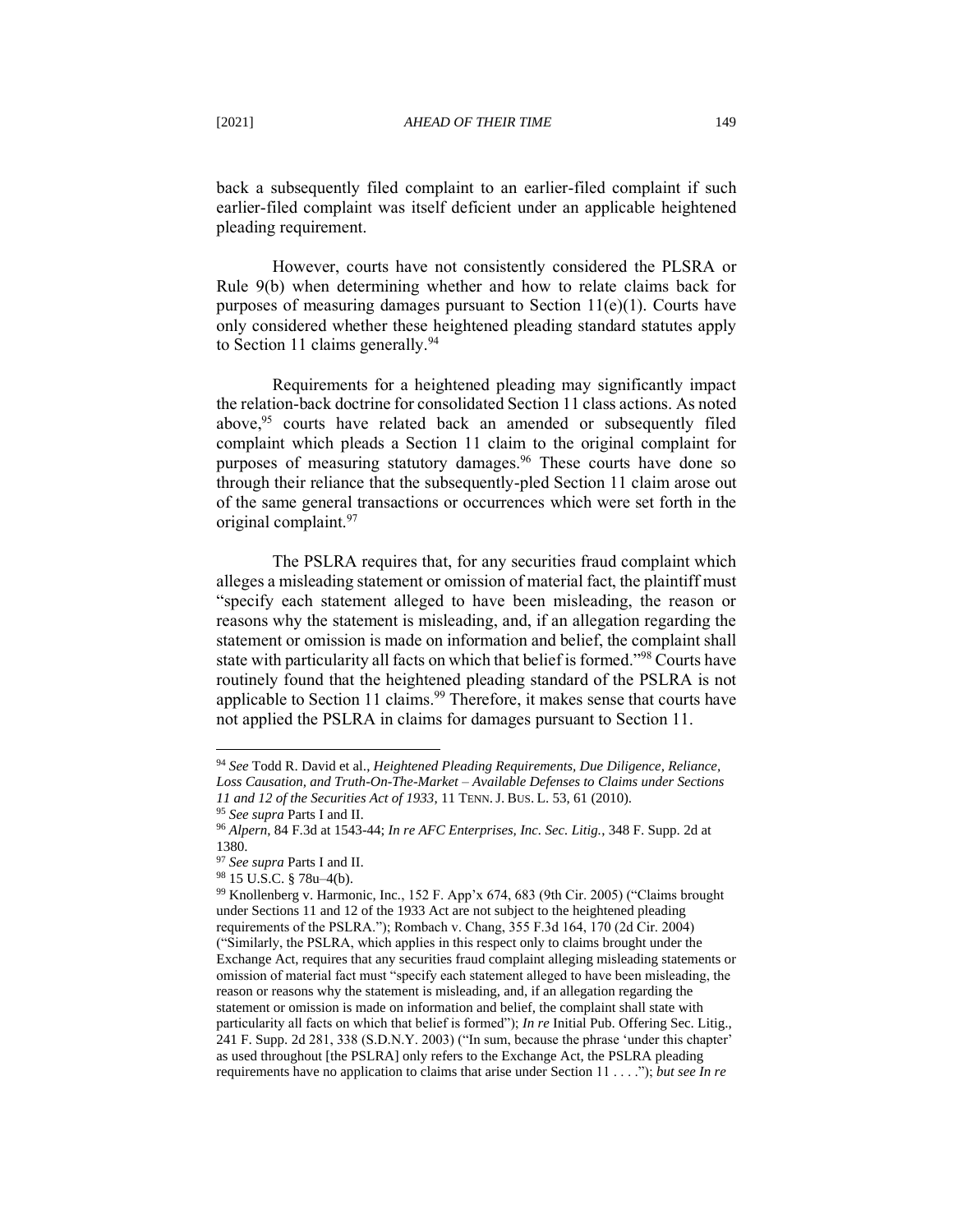Rule 9(b) states that "[i]n alleging fraud or mistake, a party must state with particularity the circumstances constituting fraud or mistake," whereas "[m]alice, intent, knowledge, and other conditions of a person's mind may be alleged generally."<sup>100</sup> Although Section 11 holds defendants strictly liable for their conduct,<sup>101</sup> such Section 11 claims nevertheless "often are [] predicated on fraud."<sup>102</sup> As the Second Circuit noted in *Rombach v. Chang*, "[b]y its terms, Rule 9(b) applies to 'all averments of fraud."<sup>103</sup> Therefore, "Section 11 claims sounding in fraud are subject to the pleading requirements of Rule 9(b)."<sup>104</sup>

However, in applying the relation-back doctrine to determine the time such suit was brought for purposes of measuring damages pursuant to Section 11(e)(1), courts have not scrutinized the Section 11 claims under the heightened pleading standards of Rule  $9(b)$ .<sup>105</sup> The potential problem here is that courts may relate back an amended or subsequently filed Section 11 claim to an earlier-filed complaint, despite that the pleadings in the earlierfiled complaint would not have satisfied the heightened Rule 9(b) pleading standard, specifically when courts allow for relation back to a complaint which did not actually plead a cause of action under the Securities Act at all. Presumably, where the court allows an initial complaint that pleads a Section 11 claim to proceed, it also recognizes (either implicitly or expressly) that Rule  $9(b)$  would not have stopped the claim from proceeding.<sup>106</sup>

However, given that an intended purpose of the heightened pleading standard was to "protect[] a defendant's reputation from the harm that general, unsubstantiated fraud accusations will cause, and [to] prevent[] a

No. Nine Visual Tech. Corp. Sec. Litig*.*, 51 F. Supp. 2d 1, 13 (D. Mass. 1999) ("Although Rule 9(b) does not apply to the Securities Act claims, *the requirements of the PSLRA still do*." (emphasis added)).

<sup>100</sup> Fed. R. Civ. P. 9(b).

<sup>101</sup> NECA-IBEW Health & Welfare Fund v. Goldman Sachs & Co*.*, 693 F.3d 145, 148 (2d Cir. 2012).

<sup>102</sup> *Rombach v. Chang*, 355 F.3d at 171.

<sup>103</sup> *Id.*

<sup>104</sup> *In re AFC Enterprises, Inc.*, 348 F. Supp. 2d at 1377.

<sup>105</sup> *See generally id.* (discussing, for purposes of Section 11 pleading, the heightened pleading standard under Rule 9(b) but not the PSLRA); *Alpern*, 84 F.3d at 1542-44 (not discussing Rule 9(b)'s heightened pleading standard, but rather Rule 15(c)(2)'s pleading standard).

<sup>&</sup>lt;sup>106</sup> The assumption made here is that courts would not permit claims to proceed that should otherwise fail to move forward because the claim did not meet certain heightened pleading requirements. Where courts do permit claims that fall within the scope of Rule 9(b)'s heightened pleading requirements, it follows from this assumption that the courts found the claims did meet those certain heightened pleading requirements. The position here is that Rule 9(b) is applicable to Section 11 claims and that such claims must therefore meet the requirements of Rule 9(b).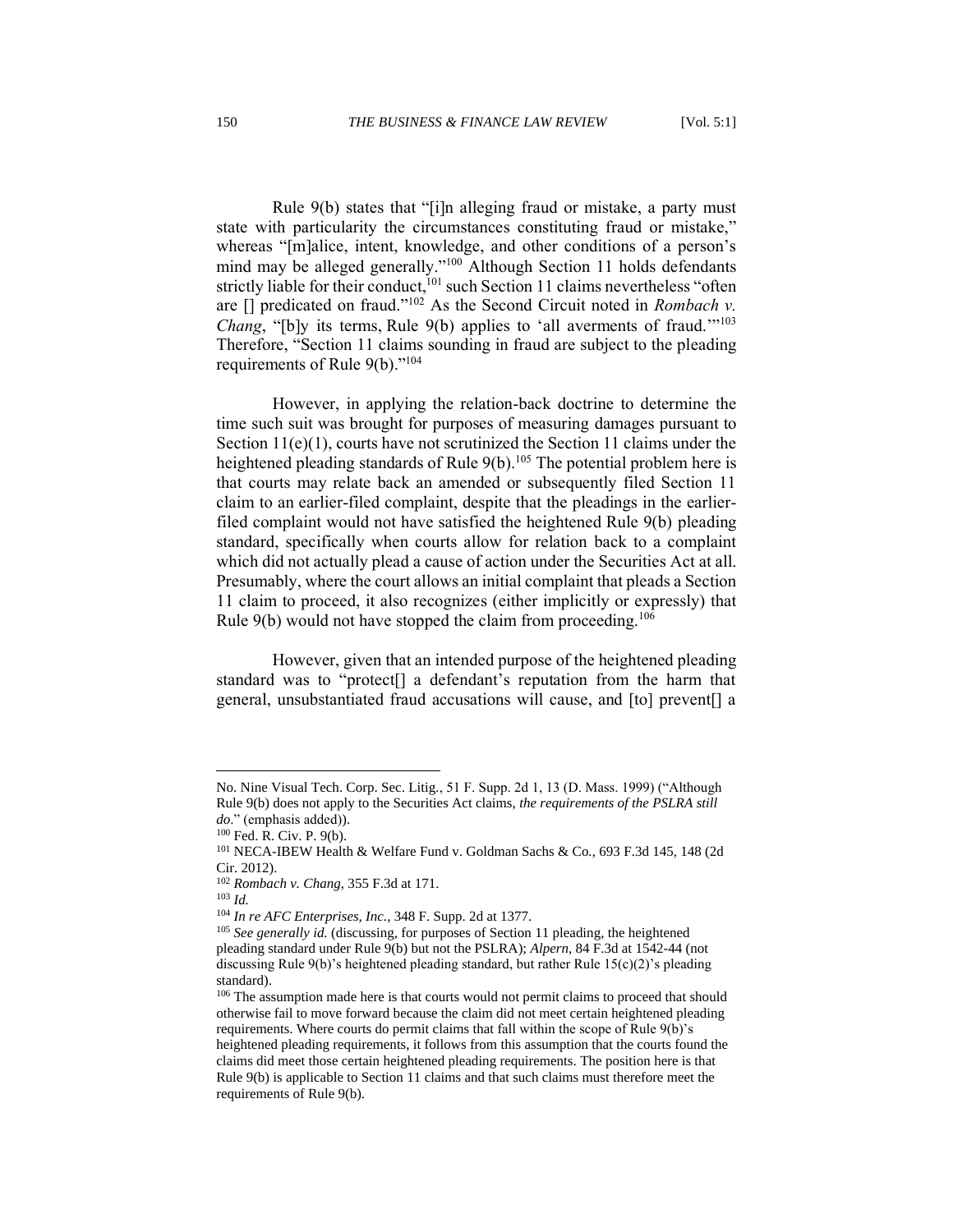claimant from searching for a valid particular claim after filing suit,"<sup>107</sup> it would flout Rule 9(b) for courts to relate back a plaintiff's amended or subsequently filed complaint to an earlier-filed complaint which did not allege a Section 11 claim—and did not otherwise satisfy the requirements of Rule 9(b). In order to comply with the prescription of Rule 9(b), courts should be wary of relating back Section 11 claims to earlier-filed complaints. Instead, courts should consider whether the complaint which is being used for the date of measuring Section 11 damages would have satisfied Rule 9(b)'s requirements.

#### <span id="page-17-0"></span>IV. FAIRNESS AND JUDICIAL ECONOMY

As noted above, when determining what date to apply for Section 11(e)(1) purposes, fairness and judicial economy are key considerations. In addition to protecting litigants through the relation-back doctrine and protecting defendants through heightened pleading standards requirements of Rule 9(b), in measuring damages pursuant to Section  $11(e)(1)$ , courts also seek to avoid, or at least minimize, date-shopping.<sup>108</sup> Date-shopping occurs when an investor seeks "to capitalize on a further drop in stock prices by waiting for a more favorable date to file his § 11 claim."<sup>109</sup> Multiple courts that address this Section 11 inquiry also discuss date-shopping concerns. The *Beecher* court supported the notion of choosing the date of the first-filed complaint because doing so "may well reduce date-shopping subsequent to the first filing."<sup>110</sup>

This concern also arose in *Alpern*, as one of the plaintiffs argued that if his Section 11 claim did not relate back to the date on which the complaint was originally filed, then future plaintiffs would be "encourage[d] . . . to 'damage shop' by waiting to file an independent  $\S$  11 claim after the stock price drops further."<sup>111</sup> The plaintiff reasoned that the statute could not have intended for "date-shopping" and, therefore, the statute must have intended for the date to be related back.<sup>112</sup> Although the *Alpern* court acknowledged the *Beecher* court's date-shopping concerns, it also wrote that the plaintiff amended his complaint "based on additional information discovered about the same underlying occurrences," and that none of the evidence presented "suggest[ed] that Alpern sought to capitalize on a further drop in stock prices by waiting for a more favorable date to file his  $\S 11$  claim."<sup>113</sup> As noted above in Part II.C, the *Alpern* court decided that the date of the first-filed complaint

<sup>107</sup> Am. Realty Tr., Inc. v. Hamilton Lane Advisors, Inc., 115 F. App'x 662, 666-67 (5th Cir. 2004).

<sup>&</sup>lt;sup>108</sup> Date-shopping has also been referred to as damage-shopping.

<sup>109</sup> *Alpern*, 84 F.3d at 1543.

<sup>110</sup> *Beecher*, 435 F.Supp. at 402.

<sup>111</sup> *Alpern*, 84 F.3d at 1542.

 $112 \bar{Id}$ 

<sup>113</sup> *Id*. at 1543.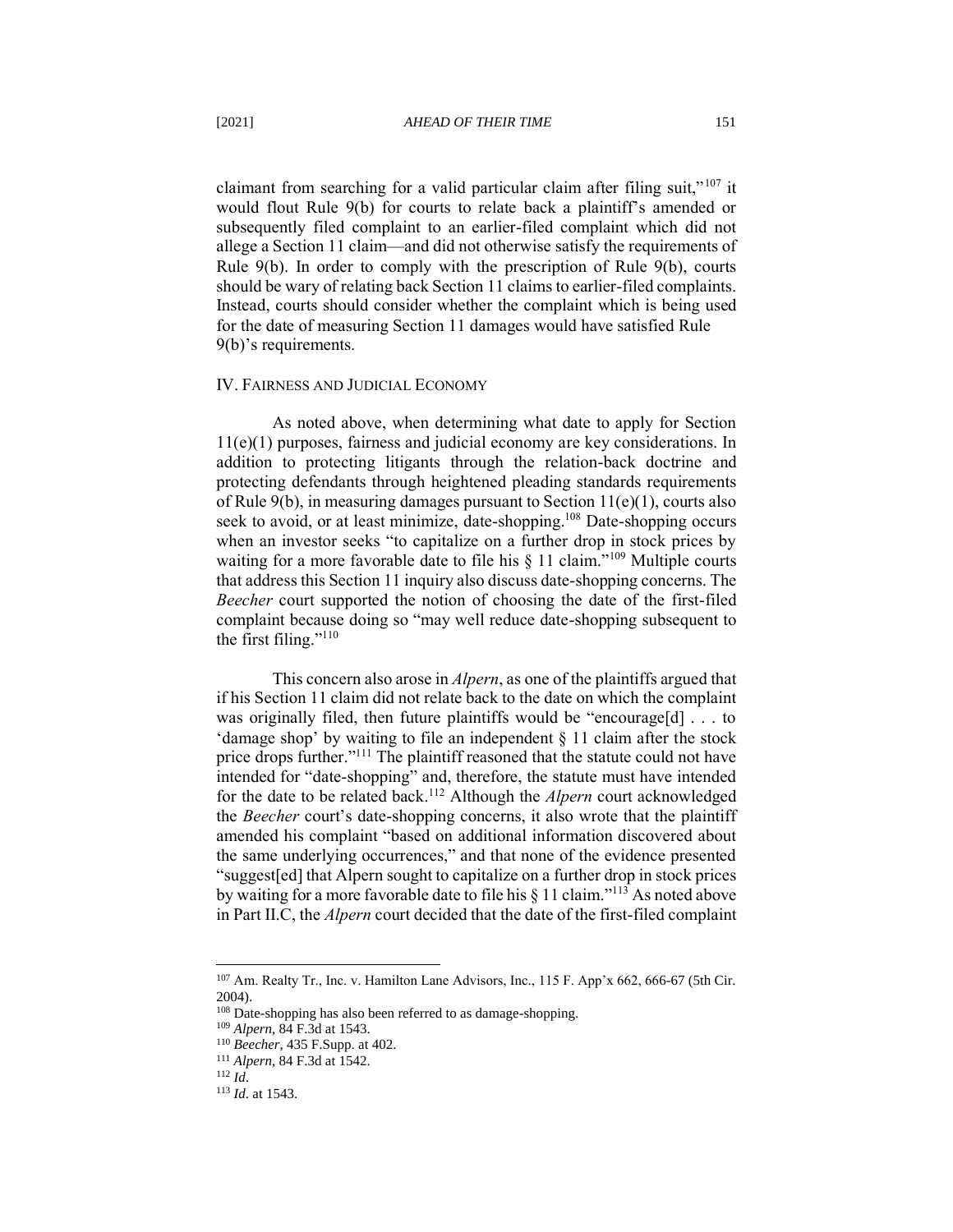which contained facts sufficient to plead a Section 11 violation should be used for determining damage. $114$ 

The *Beecher* court also recognized the distinct possibility, as suggested by the defendants in the action, that if the date of the first-filed suit is not selected, then "publicity surrounding the filing of suit may . . . artificially alter[] the market price of the [securities] during subsequent days and weeks."<sup>115</sup> The *Barclays* court similarly recognized the fairness consideration that if courts "lock[] in the applicable damages at the filing of the first complaint" then "defendants [will be] liable for material misrepresentations regardless of post-filing changes in price."<sup>116</sup>

Thus, avoiding date-shopping promotes fairness to the litigants as it discourages plaintiffs from seeking to capitalize on further drops in stock prices after the first-filed complaint while also holding defendants liable for material misrepresentations regardless of post-filing price changes. Beyond fairness to the litigants, selecting one date to measure all plaintiffs' claims for damages pursuant to Section  $11(e)(1)$  also preserves judicial economy, including that "the certainty of the date . . . may shorten future damage trials, since evidence of value can be limited to one particular day" and that "selection of the filing day of the first suit may . . . so far as possible limit the multiplicity of identical suits."  $117$ 

<span id="page-18-0"></span>V. A UNIFORM FRAMEWORK FOR MEASURING DAMAGES PURSUANT TO SECTION 11(E)(1) WOULD IMPROVE SETTLEMENTS

The above considerations look into whether, and in what manner, amended or subsequently filed complaints should be related back to an earlier-filed complaint. Those considerations demonstrate how a uniform framework of measuring damages pursuant to Section  $11(e)(1)$  would benefit courts and litigants by way of increased procedural fairness and outcome predictability. These same benefits would also improve the parties' settlement pursuits.

<sup>114</sup> *See supra* Part II.C*.*

<sup>115</sup> *Beecher*, 435 F.Supp. at 402.

<sup>116</sup> *In re Barclays Bank PLC Sec. Litig.*, 2016 WL 3235290 at \*6. *See also* Fed. Hous. Fin. Agency v. Nomura Holding Am., Inc.*,* 68 F. Supp. 3d 486, 491 (S.D.N.Y. 2014) (noting that post-filing price changes are "irrelevant" to calculating damages under Section 11; "[j]ust as defendants are not liable for subsequent decreases, defendants cannot benefit from any subsequent increases in value.").

<sup>117</sup> *Beecher*, 435 F. Supp. at 402.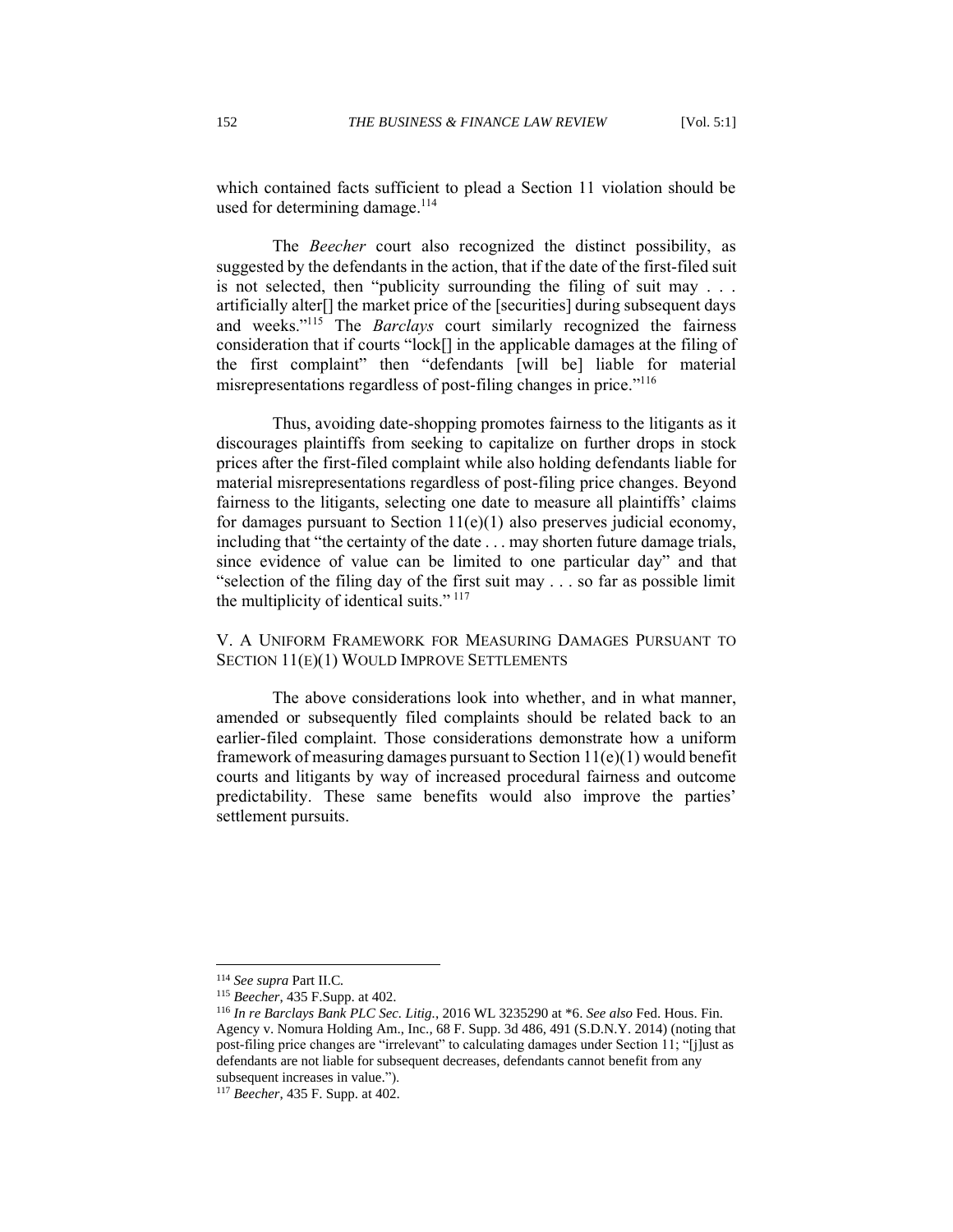Settlements are often analyzed against trials or other methods of dispute resolution.<sup>118</sup> This analysis tends to favor settlements.<sup>119</sup> For example, one scholar noted that "the nature of our civil process drives parties to settle so as to avoid the costs, delays, and uncertainties of trial, and, in many cases, to agree upon terms that are beyond the power or competence of courts to dictate."<sup>120</sup> Courts recognize this, as well. In *McDermott, Inc. v. AmClyde*, the U.S. Supreme Court explained that "[t]he parties' desire to avoid litigation costs, to reduce uncertainty, and to maintain ongoing commercial relationships is sufficient to ensure nontrial dispositions in the vast majority of cases."<sup>121</sup> Parties benefit from settlement,  $122$  and there exists a significant amount of scholarship that analyzes factors which indicate whether parties will ultimately settle.<sup>123</sup>

<sup>118</sup> *See generally*, J.J. Prescott & Kathryn E Spier, *A Comprehensive Theory of Civil Settlement*, 91 N.Y.U. L. Rev. 59 (2016) ("In everyday parlance and in academic scholarship, settlement is juxtaposed with trial or some other method of dispute resolution in which a third-party factfinder ultimately picks a winner and announces a score."). *See also* D.R. by M.R. v. East Brunswick Bd. of Educ., 109 F.3d 896, 901 (3d Cir. 1997) ("Settlement agreements are encouraged as a matter of public policy because they promote the amicable resolution of disputes and lighten the increasing load of litigation faced by courts.").

<sup>119</sup> *In re* Warner Commc'ns Sec. Litig., 618 F. Supp. 735, 740 (S.D.N.Y. 1985) (noting "the familiar axiom that a bad settlement is almost always better than a good trial."), *aff'd,* 798 F.2d 35 (2d Cir. 1986); Larry Kramer, *Consent Decrees and the Rights of Third Parties*, 87 MICH. L. REV. 321, 327 (1988) ("Settlement is more efficient for the parties, giving them more of what they hoped to gain at less cost."); David M. Trubek et al., *The Costs of Ordinary Litigation,* 31 UCLA L. REV. 72, 122 (1983) ("[B]argaining and settlement are the prevalent and, for plaintiffs, perhaps the most cost-effective activity that occurs when cases are filed.").

<sup>120</sup> Samuel R. Gross & Kent D. Syveryd, *Getting to No: A Study of Settlement Negotiations and the Selection of Cases for Trial*, 90 MICH L. REV. 319, 320 (1991) ("Much of our civil procedure is justified by the desire to promote settlement and avoid trial.").

<sup>121</sup> McDermott, Inc. v. AmClyde, 511 U.S. 202, 215 (1994) (footnote omitted). <sup>122</sup> *See, e.g.*, Kathryn E. Spier, *Litigation*, in 1 HANDBOOK OF LAW AND ECONOMICS 259, 269 (A. Mitchell Polinsky & Steven Shavell eds., 2007) ("The plaintiff and the defendant can typically avoid [litigation costs] through a private agreement to end dispute. . . . [This] leaves both the plaintiff and the defendant better off than they would be from going to trial."); J.J. Prescott, *supra* note 118, at 138 (collecting sources and noting that "[s]cholars and practitioners have long pointed to the shared private benefits of settlement in civil litigation to explain its pervasiveness.").

<sup>123</sup> *See, e.g.*, William M. Landes, *An Economic Analysis of the Courts*, 14 J. OF L. AND ECON. 61, 61 (1971); John P. Gould, *The Economics of Legal Conflicts*, 2 J. OF LEGAL STUDIES 279, 281 (1973); Robert Cooter et al., *Bargaining in the Shadow of the Law*, 11 J. OF LEGAL STUD. 225, 225-26 (1982); Steven Shavell*, Suit, Settlement, and Trial: A Theoretical Analysis under Alternative Methods for the Allocation of Legal Costs*, 11 J. OF LEGAL STUD. 55, 55 (1982); Lucian Arye Bebchuk, *Litigation and Settlement Under Imperfect Information*, 15 RAND J. OF ECON. 404, 404 (1984); Robert G. Bone, *"To Encourage Settlement": Rule 68, Offers of Judgment, and the History of the Federal Rules of Civil Procedure*, 102 NW. U. L. REV. 1561, 1564 (2008); ANDREW F. DAUGHETY & JENNIFER F. REINGANUM, *Settlement*, *in* PROCEDURAL LAW AND ECONOMICS, 386 (Chris William Sanchirico ed., 2012).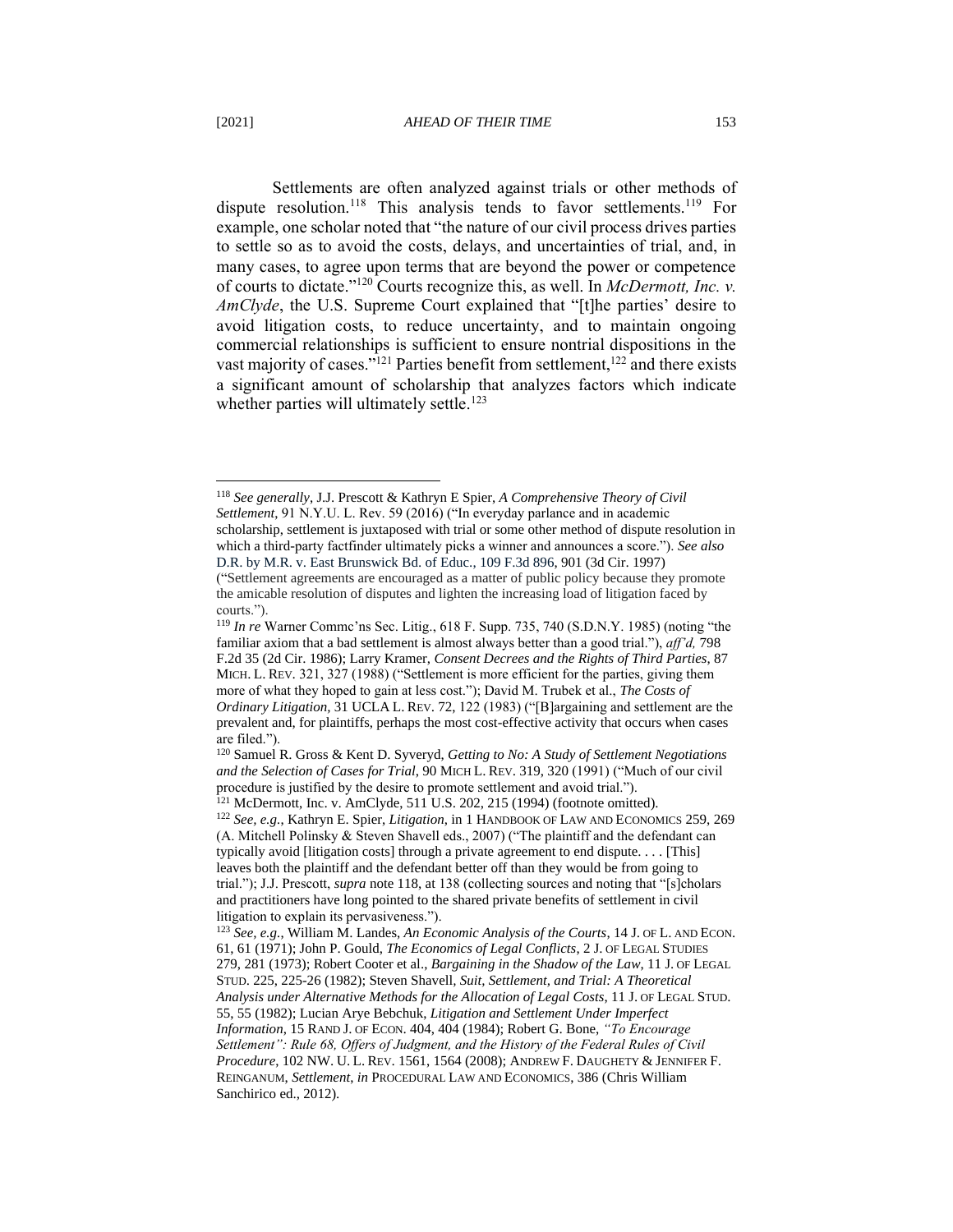One such factor is the parties' subjective beliefs on the likely outcome of the adjudication.<sup>124</sup> Simply put, where parties have similar subjective views on the likely outcome of the adjudication, they likely have a desire to settle; where the parties have "mutually pessimistic [views] about their [own] prospects at trial," here too the parties likely have a desire to settle; however, where parties have "mutually optimistic [views] about their [own] prospects at trial," both parties may prefer proceeding to trial rather than settling.<sup>125</sup> Proceeding with litigation instead of settling is often a result of the "difference in information and belief between the parties about the likely outcome of adjudicating the dispute."<sup>126</sup> It follows that "[i]f the [] parties to a litigation largely agree about the likely outcome of a trial and both are well informed (i.e., each party has a good sense of what the other knows), full settlement is extremely likely, at least so long as the costs of litigation are non-trivial or one of the parties is somewhat sensitive to risk."<sup>127</sup>

The inverse is also true—a failure to settle between the parties is more likely where the parties lack information.<sup>128</sup> Amongst other information known by the parties, or the lack thereof, that could either induce settlement or increase the likelihood of proceeding to trial is their assessments of the likely award at trial.<sup>129</sup>

The potential value of the award at trial is ordinarily a crucial factor for a plaintiff's settlement offer, and for each party to determine its bargaining range for settlement. In *Evans v. Jeff D.*, the Supreme Court noted that "[m]ost defendants are unlikely to settle unless the cost of the predicted judgment, discounted by its probability, plus the transaction costs of further litigation, are greater than the cost of the settlement package."<sup>130</sup>

Scholars have been in-line with the Supreme Court on that analysis. According to Richard Posner:

> The plaintiff's minimum offer is the expected value of the litigation to him plus

<sup>124</sup> *See* Prescott & Spier, *supra* note 118, at 75.

<sup>125</sup> *Id*. at 75, 77.

<sup>126</sup> *Id.* at 77.

<sup>127</sup> *Id.* at 60-61.

<sup>128</sup> Lucian Arye Bebchuk, *Litigation and Settlement Under Imperfect Information*, 15 RAND J. OF ECON. 404, 414 (1984).

<sup>129</sup> Shavell, *supra* note 122, at 60; *accord* DAUGHETY & REINGANUM, *supra* note 123 (noting that where Plaintiff and Defendant "each faces an essentially similar level of uncertainty" with respect to "what [the Court] will choose as an award" is referred to as "imperfect or symmetrically uncertain information" as opposed to "asymmetric information" which "exists between [the Plaintiff] and [the Defendant] with respect to, [for example,] the information about revenues and costs that [the Defendant] knows [and the Plaintiff does not know].").

<sup>130</sup> 475 U.S. 717, 734 (1986).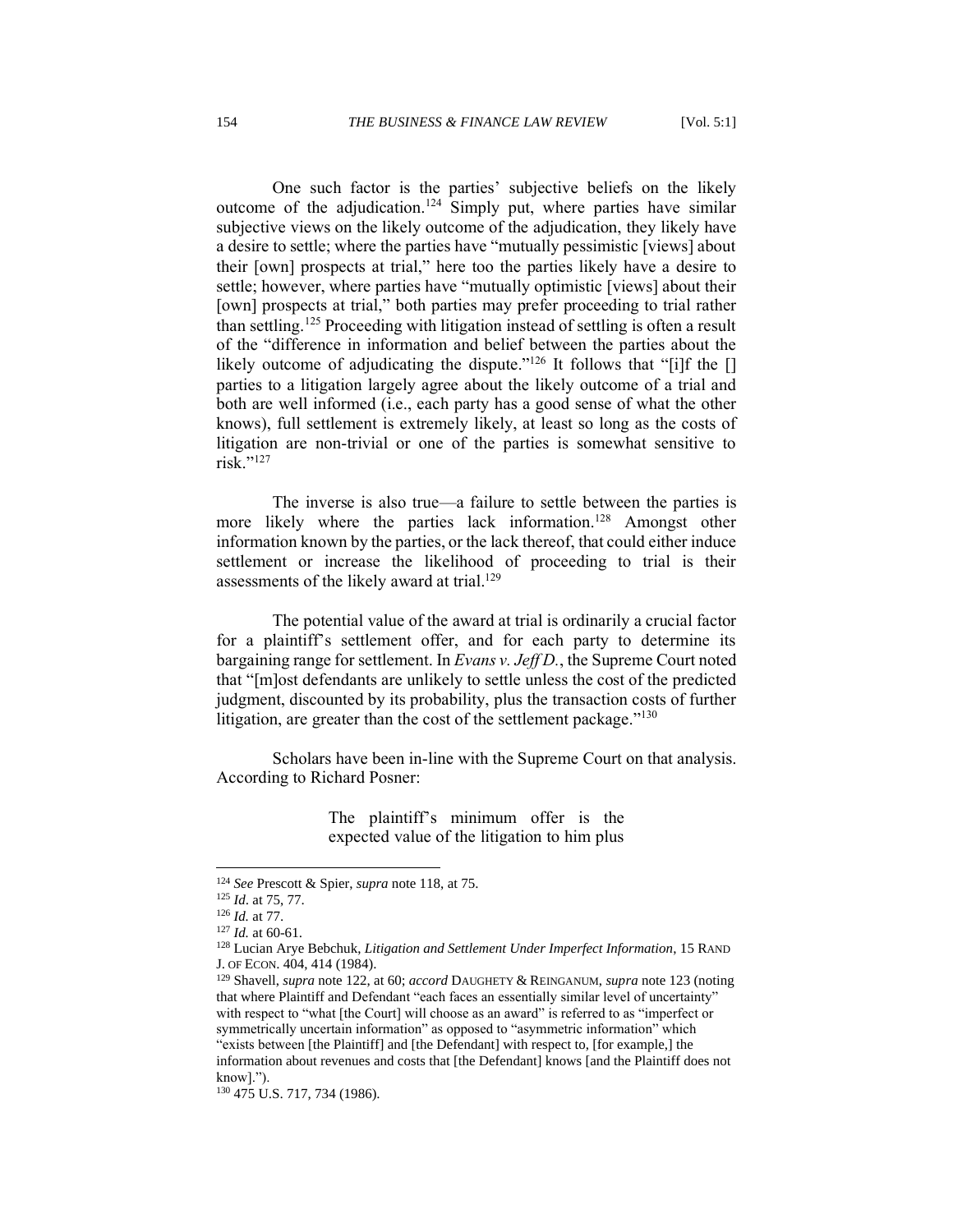his settlement costs, the expected value of the litigation being the present value of the judgment if he wins, multiplied by the probability (as he estimates it) of his winning, minus the present value of his litigation expenses. The defendant's maximum offer is the expected cost of the litigation to him and consists of his litigation expenses, plus the cost of an adverse judgment multiplied by the probability as he estimates it of the plaintiff's winning (which is equal to one minus the probability of *his* winning), minus his settlement costs.<sup>131</sup>

Other scholars have similarly determined:

if plaintiffs and defendants always agreed in their predictions of trial outcomes, there would be no trials at all. But the parties do not always agree, and their disagreements can lead to very different assessments of the expected judgment. As a result, the plaintiff's minimum demand will sometimes exceed the defendant's maximum offer. . . . The litigants make demands and offers, they settle or try cases, solely because of what they expect the court will do, and not at all because of how they expect opposing parties to respond.<sup>132</sup>

This is a rather straightforward proposition—that litigants' expectations for the value of a judgment at trial matters for purposes of settlement.

Currently, courts do not employ a uniform method of measuring damages pursuant to Section 11(e)(1). Without a uniform method of measuring damages, neither plaintiffs nor defendants can accurately assess a potential award against defendants if plaintiffs are to ultimately prevail at trial. As courts and scholars have set out with great detail, settlements are favorable and should be encouraged, yet, settlements are less likely when litigants lack certainty of the potential awards. Ultimately, if a uniform

<sup>131</sup> Richard A. Posner, *An Economic Approach to Legal Procedure and Judicial Administration,* 2 J. OF LEGAL STUDIES 399, 418 (1973).

<sup>132</sup> Gross & Syveryd, *supra* note 120, at 324 (citing George L. Priest & Benjamin Klein, *The Selection of Disputes for Litigation,* 13 J. OF LEGAL STUDIES 1 (1984)).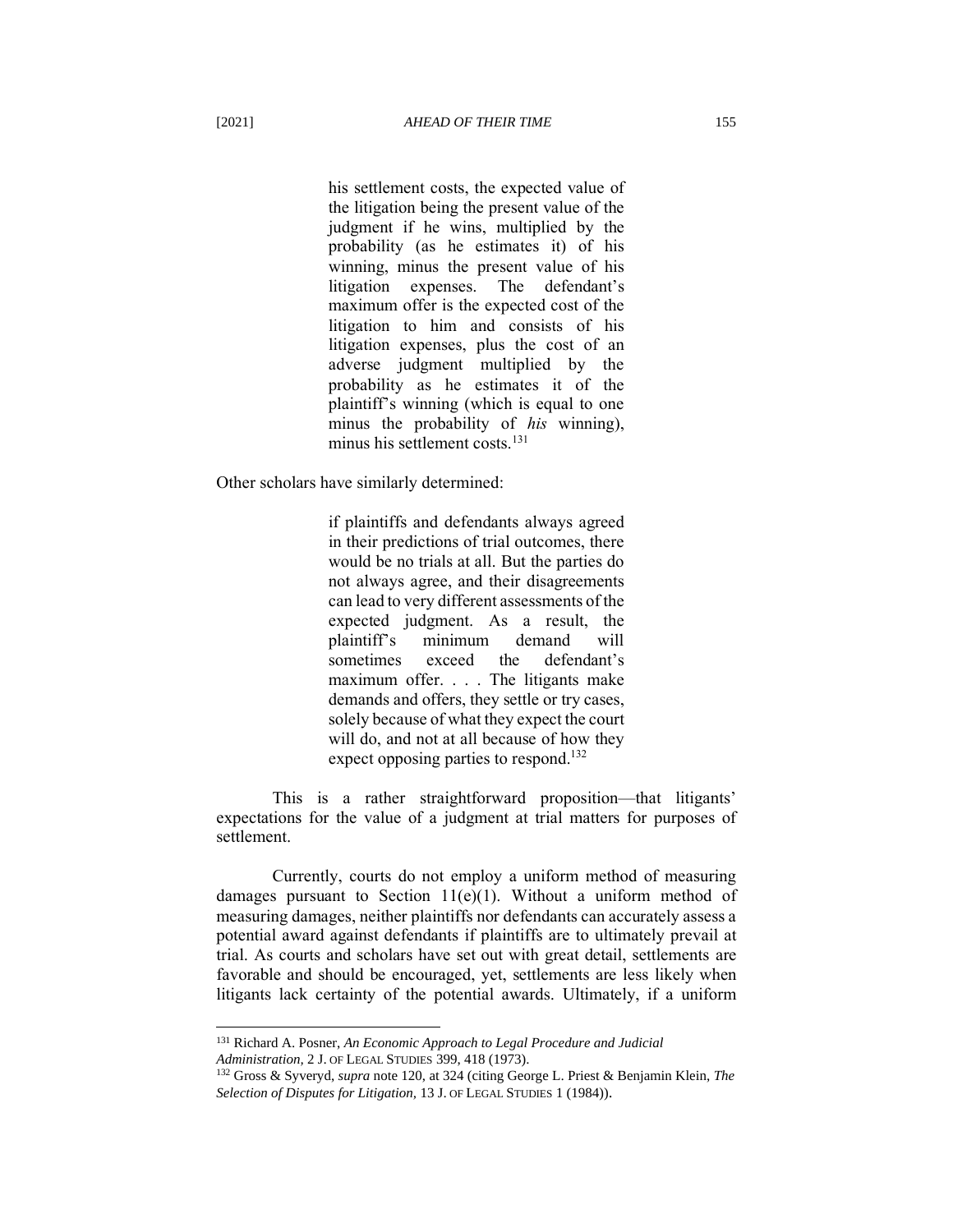method of measuring damages pursuant to Section  $11(e)(1)$  is adopted by the courts, the parties will likely have a greater ability to assess potential awards at trial. Parties would be left to their own assessment of litigation costs and estimates of winning at trial, but the expected damages award if the plaintiffs were to win at trial would become an identifiable dollar amount. It would then follow that parties would be more likely to settle Section  $11(e)(1)$  cases, which benefits the parties and the civil litigation process generally.

<span id="page-22-0"></span>VI. PROPOSED FRAMEWORK FOR RESOLVING THE SECTION 11(E)(1) PROBLEM

For measuring damages in consolidated securities class actions pursuant to Section  $11(e)(1)$ , courts should relate back all amended or subsequently filed complaints pursuant to the relation-back doctrine of Rule 15 to the date of the first-filed complaint that satisfies the following conditions: (a) the first-filed complaint alleged a cause of action pursuant to Section 11; (b) a party which filed that first-filed complaint had standing to bring a Section 11 claim; and (c) the first-filed complaint satisfied the heightened pleading standard of Rule 9(b).

Such a framework is articulable and easily administrable. It both acknowledges courts' acceptance since the time of the seminal *Beecher* case of the relation-back doctrine for Section 11 claims and applies the heightened pleading standards of Rule 9(b) when relating back amended or subsequently filed Section 11 claims to an earlier-field complaint, as Section 11 claims indeed sound in fraud (which, as noted above, claims that sound in fraud are subject to the pleading requirements of Rule 9(b)).

This framework would prevent plaintiffs from date-shopping by locking in the applicable damages at the first-filed complaint which alleged a cause of action pursuant to Section 11, which was filed by a party that had standing to bring a Section 11 claim, and which satisfied the heightened pleading standard of Rule 9(b). This would also hold defendants liable for their material misrepresentations or omissions regardless of post-filing changes in price. Further, this framework would preserve judicial economy by both limiting the multiplicity of identical suits after that first-filed complaint and by shortening any potential damages trial because evidence of the value of a security can be limited to the one date.

Perhaps the greatest benefit would be in the context of settlement negotiations. With a uniform method of measuring damages pursuant to Section 11(e)(1), litigants can accurately assess a potential award against defendants if plaintiffs are to prevail at trial. Parties would still be left to make their own assessment of litigation costs and estimates of winning at trial, but if the defendants are found liable, the parties at least knew in advance how the damages award would be measured. Adding greater